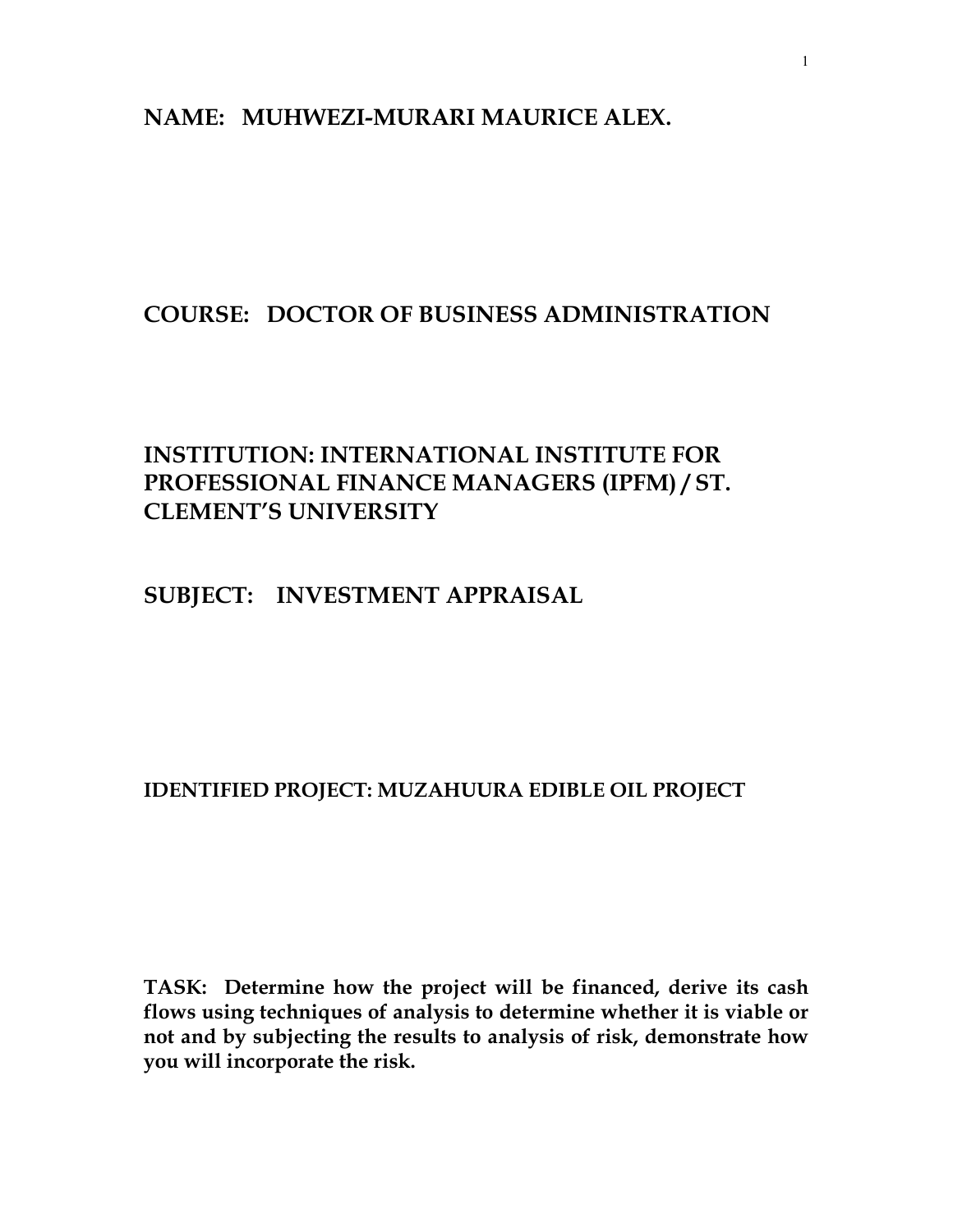# TABLE OF CONTENTS

# **LIST OF TABLES**

| Table 1: The total production (tons) of the some edible oil seed crops in the years in question stood as follows: |  |
|-------------------------------------------------------------------------------------------------------------------|--|
|                                                                                                                   |  |
|                                                                                                                   |  |
|                                                                                                                   |  |
|                                                                                                                   |  |
|                                                                                                                   |  |
|                                                                                                                   |  |
|                                                                                                                   |  |
|                                                                                                                   |  |
|                                                                                                                   |  |
|                                                                                                                   |  |
|                                                                                                                   |  |
|                                                                                                                   |  |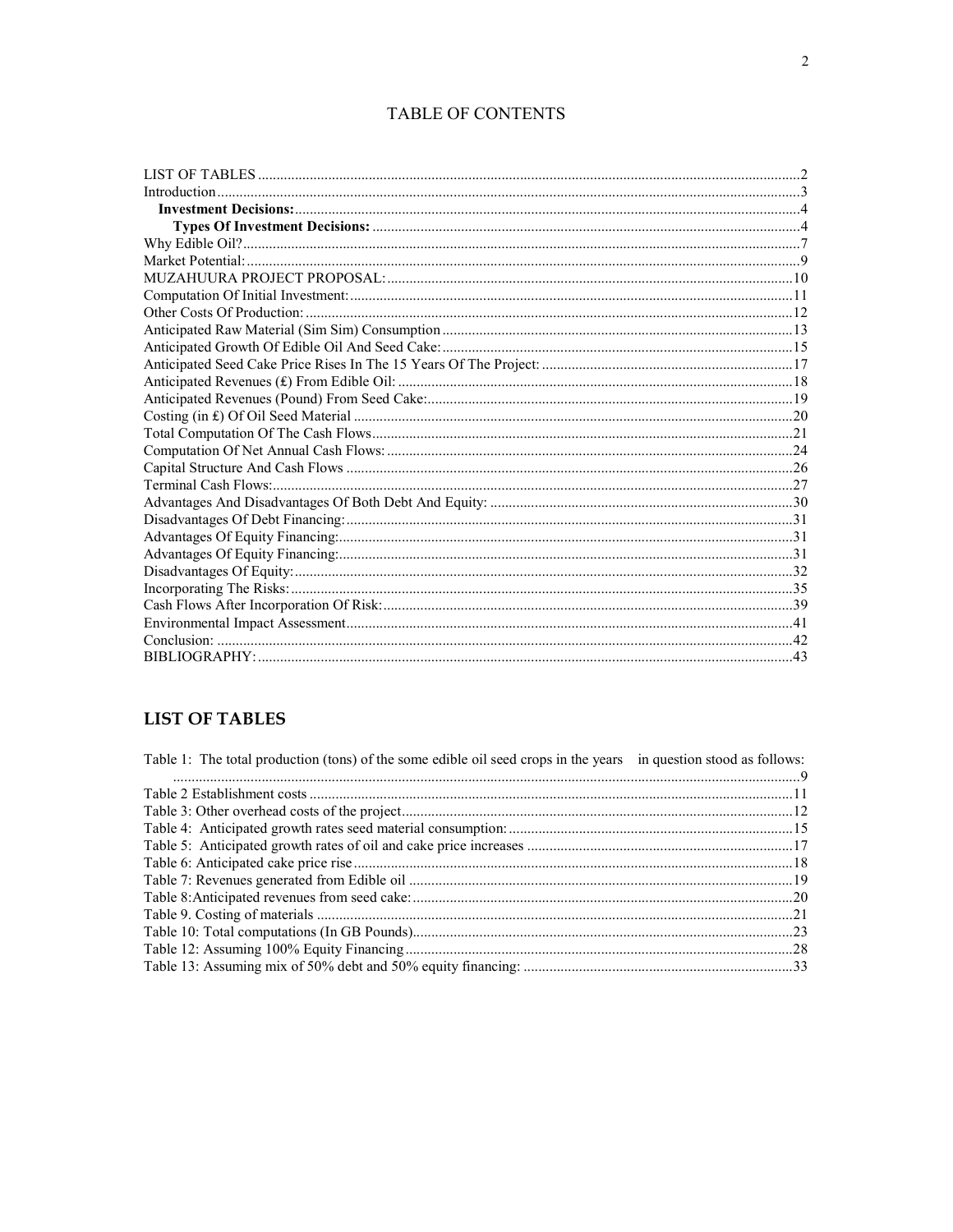#### Introduction

The project to be undertaken is Muzahuura Edible Oil Processing LTD, hereinafter referred to as "Muzahuura Project" situated 16 kilometres East of Kitgum Town, in Northern Uganda. The project will involve processing edible oil and as a result, seed cake for animal feeds. The project is intended to run for fifteen (15) years after which it will wind up. There is need to understand the nature of investment decisions that have to be taken in the implementation of Muzahuura project.

There are three known levels of decision-making that have to be put into consideration namely operating, investment decision, administrative and financing decision strategy. These will have to be factored in the project implementation. At the operating capital budgeting decision level, there will be required minor office equipment (Chandra, 2002, p. 9), but will also be budgeting for the heavy capital equipment to be used in the establishment of the plant. At this level, according to Alfred Rappaport, the important value drivers are the rate of sales growth, operating profit margin and income tax rates.

At the level of investment decision and administrative capital budgeting decision, the project will have to deal with balancing equipment. The important value drivers are investment in working capital and long-term assets. However, the most critical decision in this case will be the financing decision, which "deals with the firm's optimal capital structure in terms of debt and equity". (Dayananda, et al 2002, P.1). Once again the important value driver is the cost of capital. Given that there are a number of shareholders in the project, dividend decisions relating to the forms in which returns generated by the project are passed on to equity holders will have to be done. The position taken in this project is that the goal of the investment is what (Dayananda, et al 2002, P.1) refers to as "to maximise the market value of the firm to its shareholders".

The project management will have to put into consideration the capital budgeting decision that refers to the firm's decision to invest its current financial resources in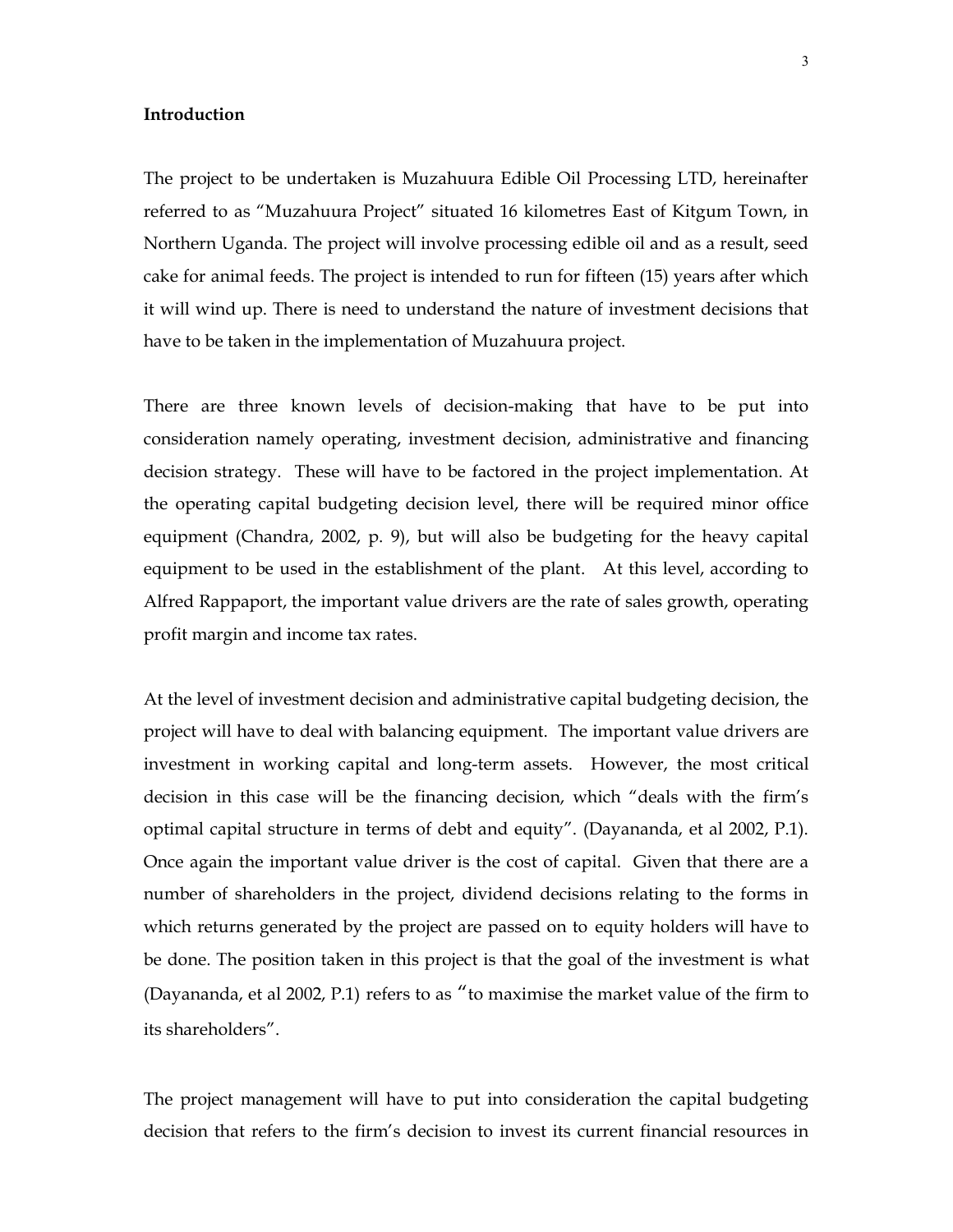the most efficient manner in the long-term assets in anticipation of an expected flow of benefits over a given period of time. In the case of Muzahuura Project, the decision will have to entail acquisition, expansion, modernization and the replacement of the long-term assets. At the point of winding up, the management will also have to determine the salvage value of the plant and machinery.

Incorporation of risk will be factored in the project at its inception to ensure that even with the possible risks occurring, the project will still generate profits.

#### Investment Decisions:

#### Types Of Investment Decisions:

Pandey, (1995, P. 355) gives various investment decisions. For example, "expansion and diversification" where a company adds to its existing production lines to expand existing operations. "Expansion of a new business requires investment in new products and a new kind of production activity within the firm".

Initial investment: Muzahuura Edible Oil project is intended to run for 15 years after which it will wind up. Based on preliminary survey, the project will require an initial capital outlay of £724,242, which is by any standards a lot of money. This calls for optimal financing decision in terms of both short-term viz a viz long-term and internal viz a viz external sources. Known sources of financing include the following:

Equity: this "represents ownership capital as equity shareholders collectively own the company. They enjoy the rewards and bear the risks of ownership". (Chandra 2002, p. 530). In other words, equity refers to the owners' contribution in terms of shares to the running of the firm. However, equity also bears a cost. According to Pandey, (1995, p. 452) although some school of thought holds that equity capital is free of cost, it may not be fully true.

This position, according to Pandey (1995) is based on the fact that it is not legally binding for firms to pay dividends to ordinary shareholders. On the other hand, the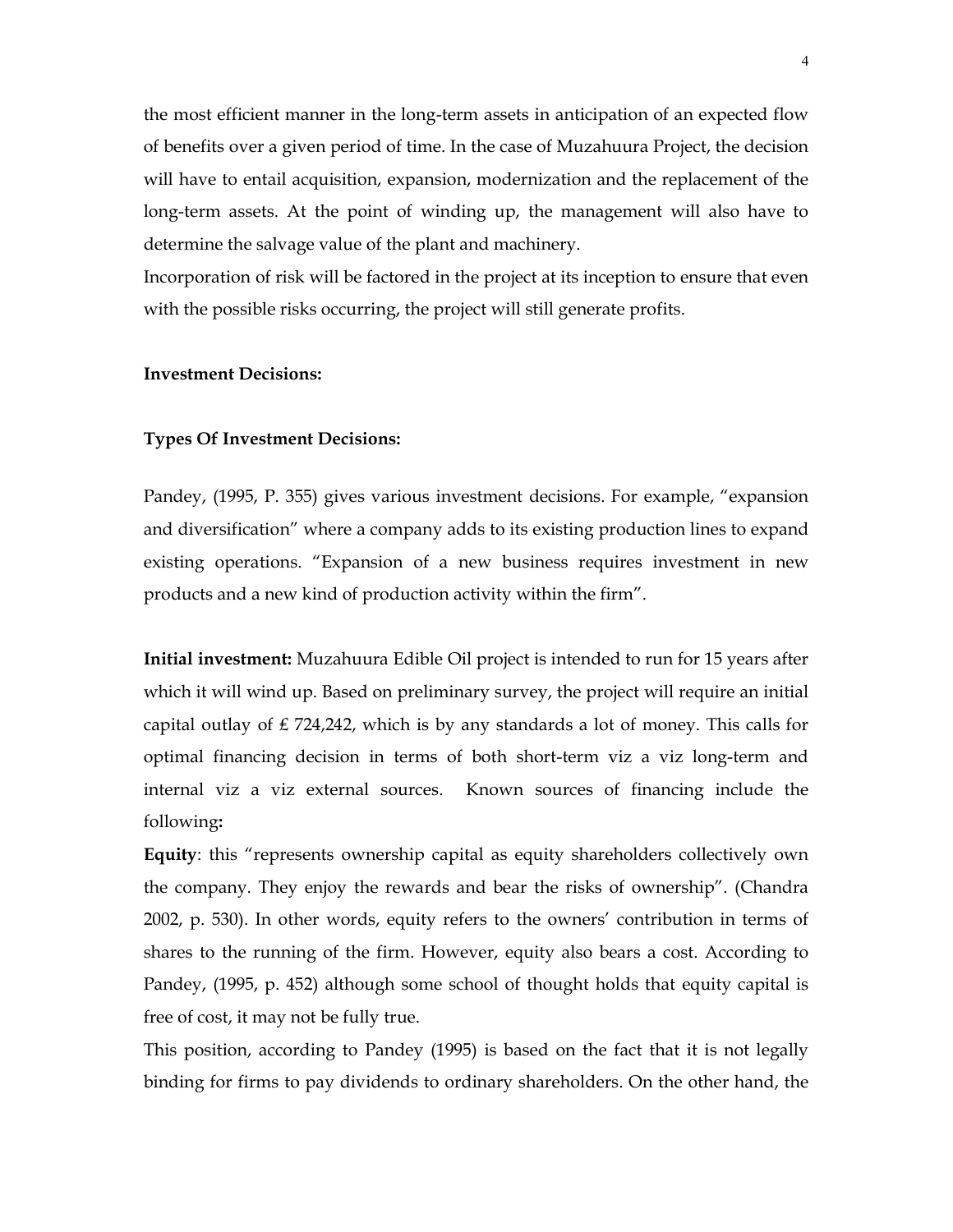dividend rate on equity is not fixed. But, "Equity capital involves an opportunity cost". (Pandey 1995, p. 452).

Borrowing: Borrowing takes a number of forms. It may be long-term loans from the bank to finance long-term business ventures. They may also be short term to finance short-term costs of the firm. The cost of borrowed finances is in the form of interest. In most cases, the debt in terms of loan has to be secured.

Debentures: Debentures on the other hand are a form of loans but with slightly different terms of repayment. 'Collins English dictionary and thesaurus' defines a debenture as "a long-term bond, bearing fixed interest and usually unsecured, issued by a company or governmental agency". Also according to Van Horne, (2002, p. 593) "the term debenture usually applies to the unsecured bonds of a corporation. Investors look to the earning power of the corporation as their security. " "Akin to promissory notes, debentures are instruments of raising debt finance. Debenture holders are the creditors of a company. The obligation of a company towards its debenture holders is similar to that of a borrower who promises to pay interest and principal at specified times". (Chandra, 2002, p. 545).

However, although in principle debentures would be good as a source of financing for Muzahuura Project, they are not a common feature in Uganda of late. Hence, Muzahuura Project will be financed through other forms of debt other than debentures, which include business credit, bonds, bank loans and overdrafts. The management of Muzahuura Project have understood that whichever source of financing one chooses, maximisation of shareholders' wealth is the ultimate objective of the firm.

Expansion and diversification: As Muzahuura Project progresses, there will be need to think of the areas in which some diversification can be done to expand the business and increase its market share because a new business requires investment in new products and a new kind of production activity with a new niche.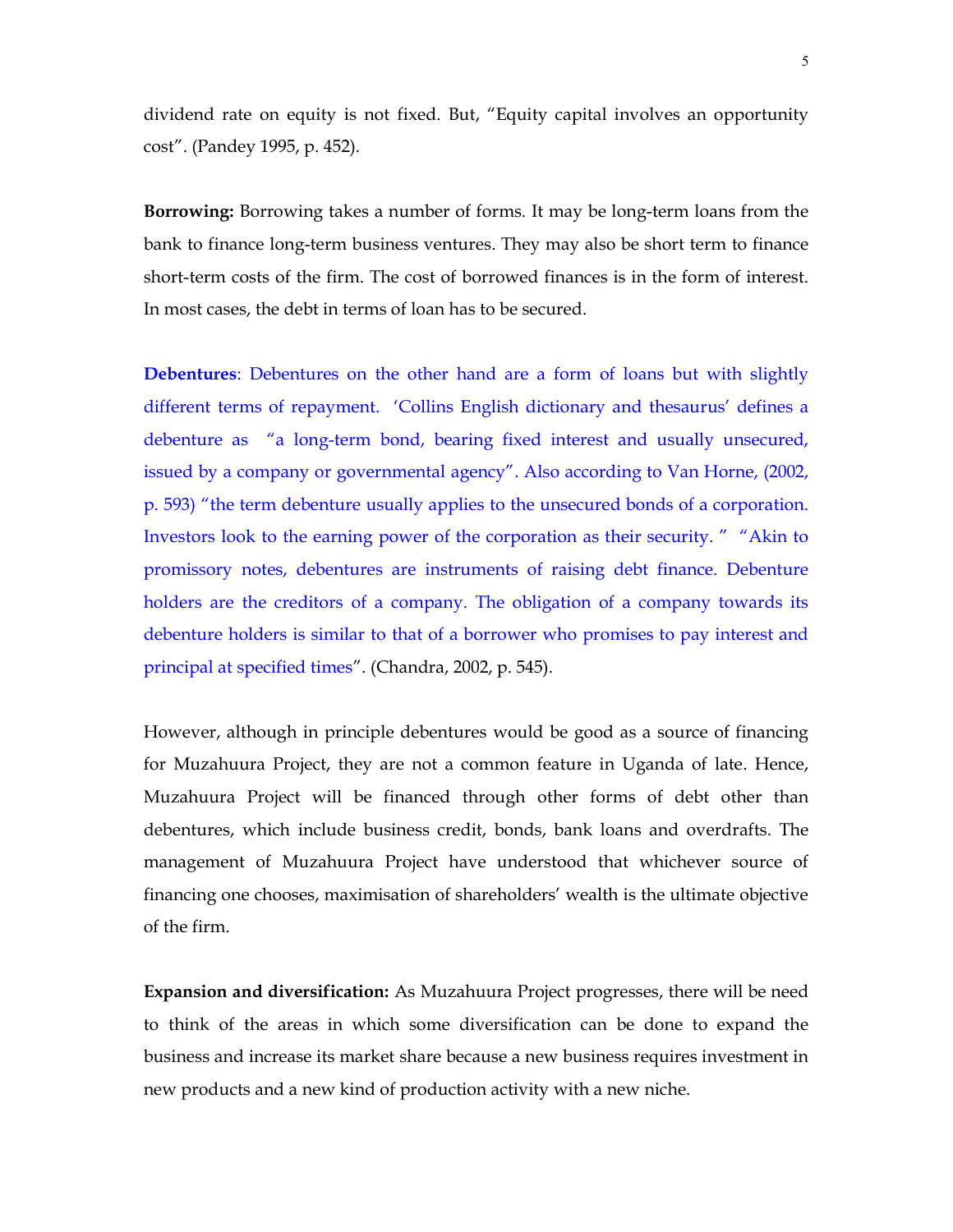Replacement and modernization: According to Pandey (1995, P. 355), the main objective of modernisation and replacement is to improve operating efficiency and reduce costs. … Assets become outdated and obsolete with technological changes and passage of time. The firm must decide to replace those assets with new assets that operate more economically". Muzahuura Project Management will have the task of improving the project's operating efficiency and ensuring minimization of the costs of production.

Cost saving will be reflected in increased profits although Muzahuura Project's revenues may not necessarily increase. The management of the firm will also have to decide time after time how to replace outdated and obsolete assets and equipment with new ones. (Kakuru, 1998, p. 5; Van Horne, 2002, p. 5 )

#### Importance of Investment Decision:

According to the available literature, "the investment decision is the most important when it comes to the creation of value". (Van Horne, 2002, P. 6). Pandey, (1995), gives reasons why investment decisions require special attention. "They have long term implication for the firm and can influence its risk complexion. They involve commitment of large amount of funds. They are irreversible decisions. They are among the most difficult decisions to make". (Pandey, 1995, p. 254).

Pandey (1995) also correctly asserts "investment decisions generally involve large amount of funds which make it imperative for the firm to plan its investment programmes very carefully and make advance arrangements for procuring finances internally or externally." (p. 254)

Therefore, Muzahuura Project will only be able to meet what is expected of it if the management realizes and concentrates on its operation since the investment decision once made is irreversible. Since most investment decisions are irreversible, it is difficult to get market for such capital items once they have been acquired. The firm will incur heavy losses if such assets are scrapped. Hence, any failure on the part of management to put the equipment to optimum use will render the reversal of the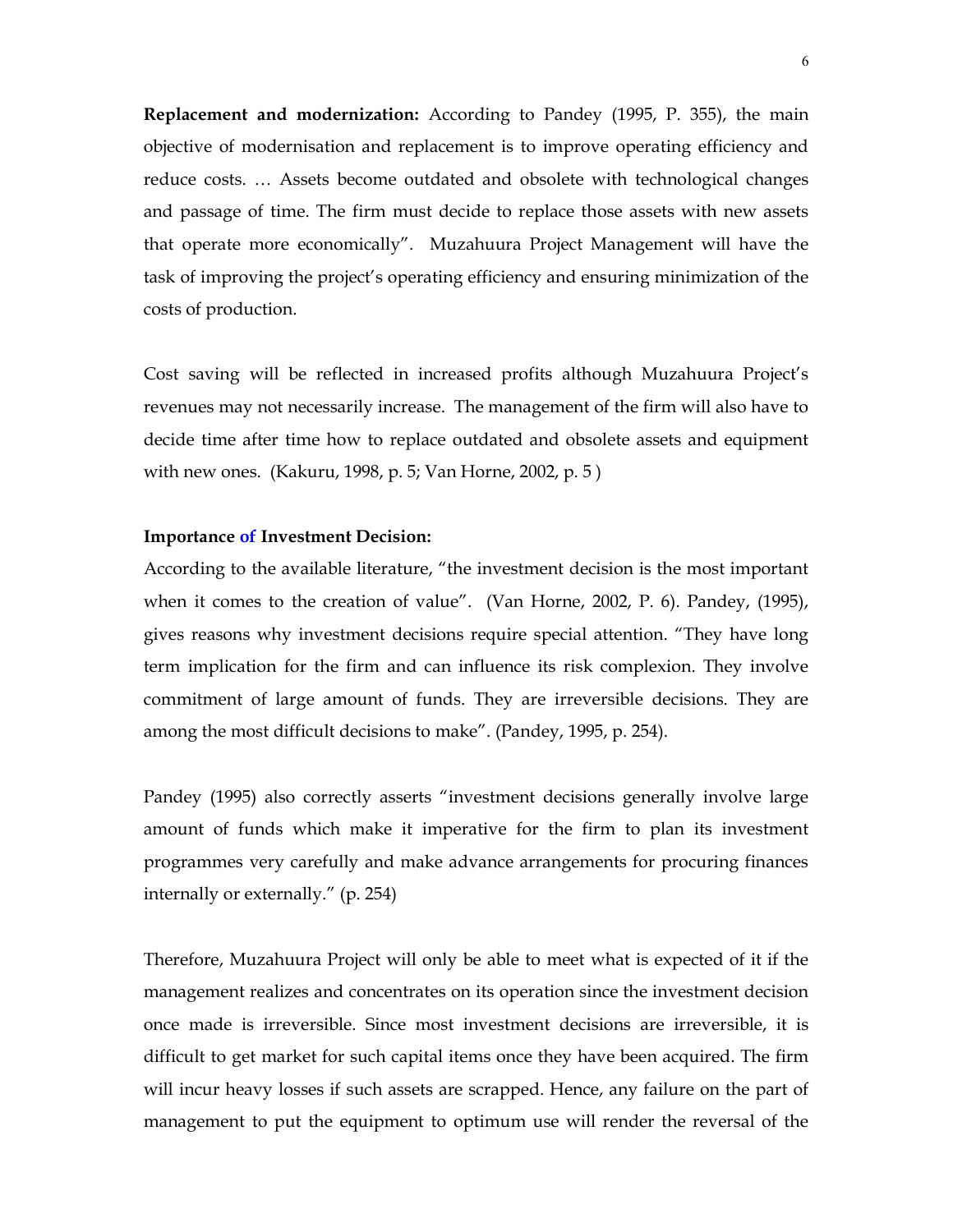trend difficult. For instance, disposing of the items and equipment in the Muzahuura Project will not yield reasonable benefits to the company because not many organisations are involved in that kind of business. This shall be one of the guiding principles in making all the decisions in regard to this project.

Management will keep in mind the fact that they have a duty to increase the wealth of the company and therefore must work towards that goal. As Van Horne, (2002, P. 6) asserts, "Because the future benefits are not known, with certainty, investment proposals necessarily involve risk. Consequently, they should be evaluated in relation to their expected return and risk …".

Muzahuura Project Management shall also take into account the fact that investment decisions extend into the future and the period must be realised. It is therefore imperative that management concentrates on proper running of the firm as the firm's decision to invest in long-term assets has a decisive influence on the rate and direction of its growth. For that matter, as a principle, decisions taken must be as optimal as possible.

#### Why Edible Oil?

Seed oil in Uganda has been known to do quite well especially in the Northern part of the country where the environmental conditions and the soils are favourable. Groundnuts are another source of seed oil produced in the country. However, it is not very wise to think of using groundnut as a source of edible oil production because people would like to directly consume it as a source of protein and hence not readily available.

It is therefore plausible to think of using sim sim since it is available in abundance in the region of Lira, Apac, Gulu, Kitgum and Pader districts. These districts constitute an area with a very high production level of the crop. Cotton, Soya bean and sunflower also do very well in the region and can generate a lot of edible oil if well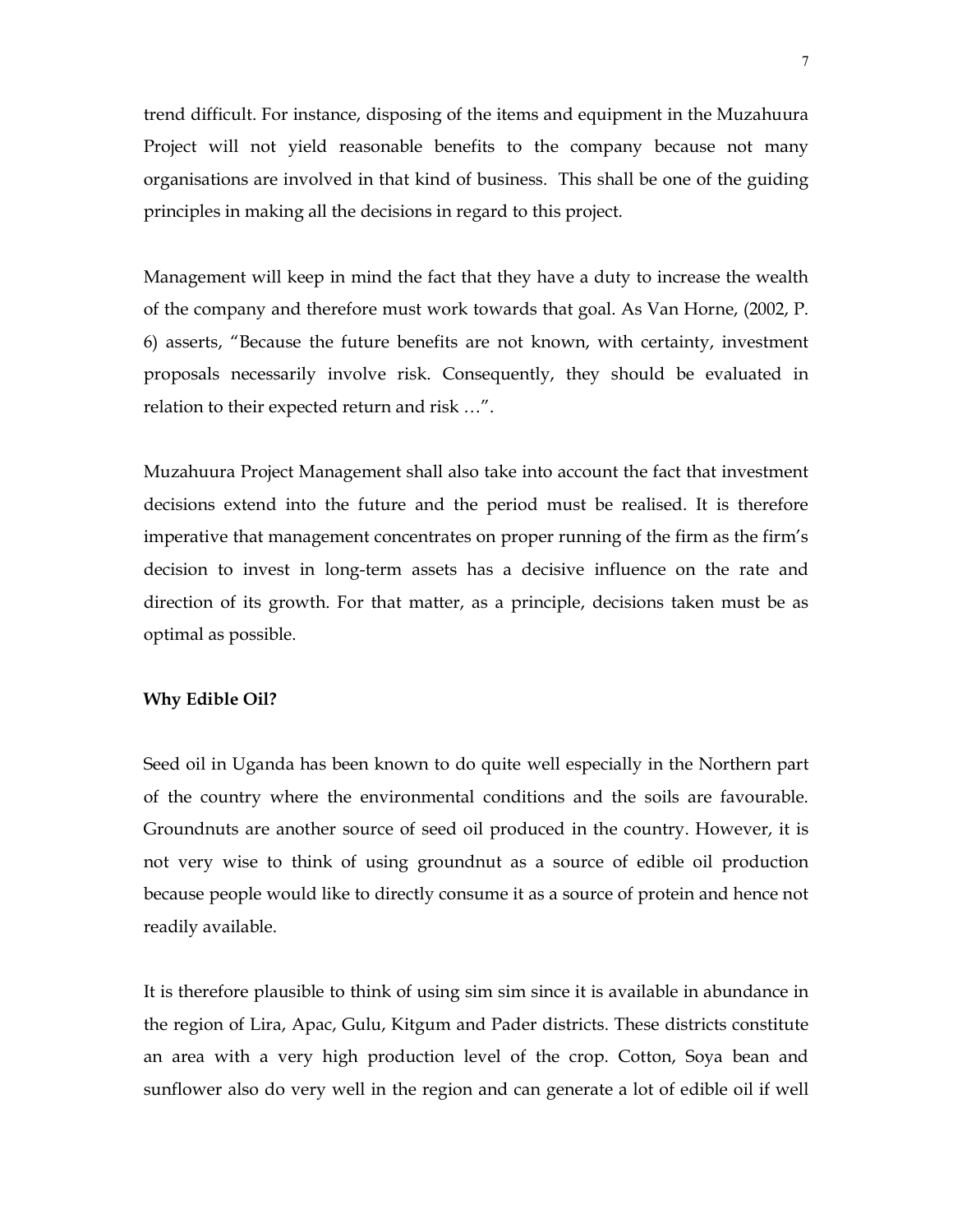handled. Some studies conducted in the area indicate that the production levels of these crops are high.

Currently the country imports oil products worth \$60 million. Uganda's national edible oil production is about 25,000 per year, but the country consumes about 150,000 and spends over \$60 million annually on imports to bridge the shortfall. The Mukwano Group of Companies currently produces about 75 per cent of the oil manufactured locally. Other producers are Madhvani, Rafiki and numerous small mills mostly based in northern Uganda. (Nakkazi, 2005). From Nakkazi's presentation one can be sure that edible oil has market both in and outside the country.

It ought to be made clear from the onset that since the 1930s when extraction mills were introduced, cottonseed has been the major raw material for edible oil as well as soap production. According to available information, between 1960 and 1975, more than 100,000 tons of cottonseed was crushed each year in the region in question. Very little of sim sim has been utilised for this purpose; yet, it is known to generate high yield of oil. The statistics in table 1 below show how stable the source of the raw material, which can be taken advantage of is. (Working paper, No. 2)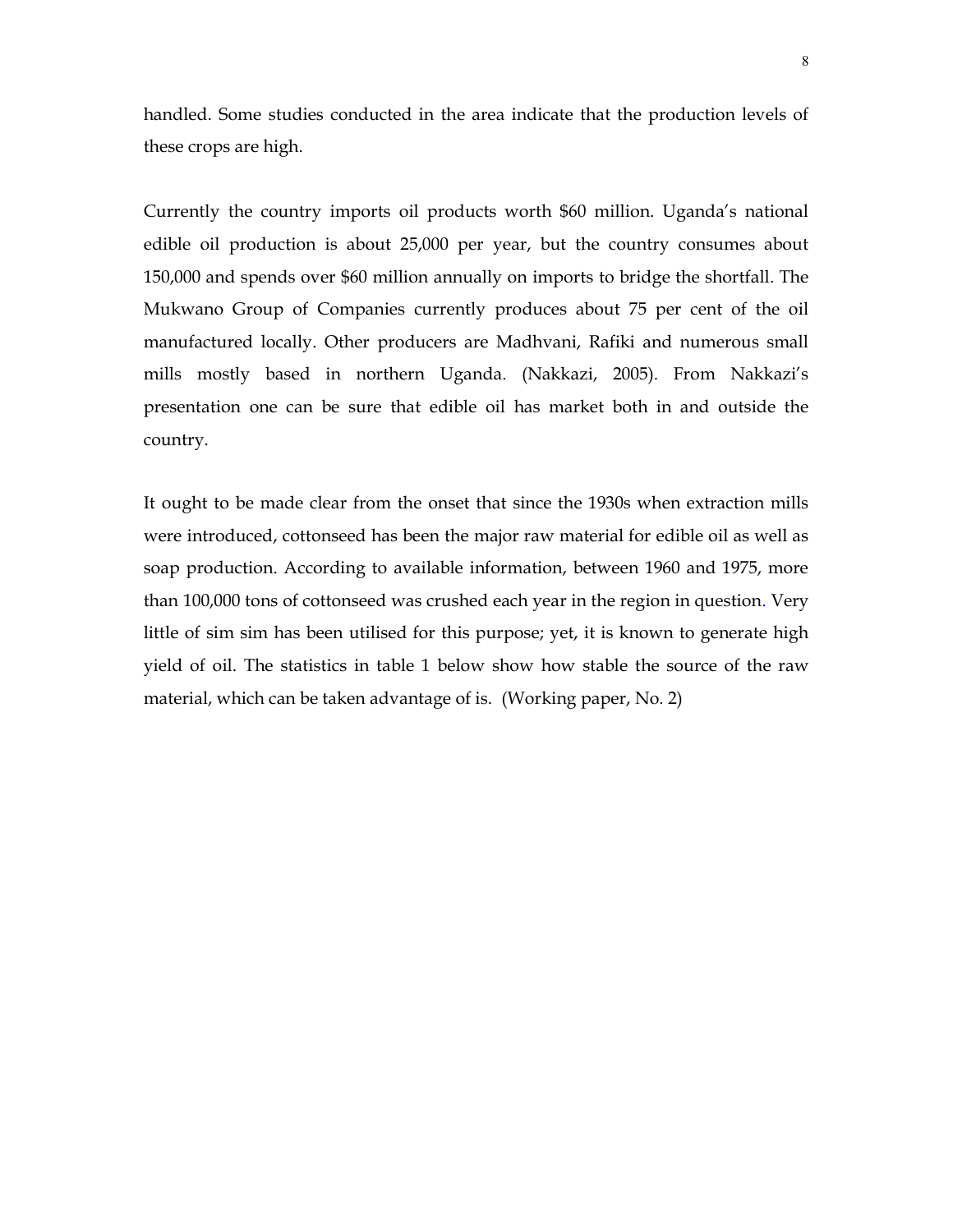|            | 1992<br>Year | 1993    | 1994    | 1995    | 1996    |
|------------|--------------|---------|---------|---------|---------|
| Crop       | '000         | '000    | '000    | '000    | '000    |
| Sim Sim    | 147,000      | 153,000 | 142,000 | 143,002 | 145,002 |
| Groundnuts | 71,550       | 74,998  | 70,000  | 70,998  | 74,000  |
| Soya Bean  | 54,761       | 67,000  | 75,002  | 78,003  | 84,999  |
| Sunflower  | 31,140       | 34,847  | 38,993  | 43,633  | 48,825  |

Table 1: The total production (tons) of the some edible oil seed crops in the years in question stood as follows:

Source: Republic of Uganda Vegetable oil development project Working paper 2:

The current producers of edible oil in the country are mostly using cottonseed and sunflower. For that reason, sim sim is available and not very expensive. It is therefore more plausible to employ sim sim than cottonseed or sunflower.

### Market Potential:

In order to be sure that the project we intend to commence will generate value, market analysis ought to be carried out. This analysis must generate answers to questions such as "what would be the aggregate demand of the processed product/service in the future? What would be the market share of the project under appraisal?" (Chandra, 2002, p. 10).

These questions may only be satisfactorily answered after generation of sufficient information. This information should be in relation to for example, consumption trends in the past and the present level. Past and present supply position and production needs to be established too. Possibilities and constraints, imports and exports, structure of competition should be found out. Information relating to cost structure, elasticity of demand and consumer behaviour should be sought. Consumer intentions, motivations, attitudes, preferences, and requirements need to be studied. Distribution channels and marketing policies in use, administrative, technical and legal constraints should be known too. Chandra, (2002, P.10).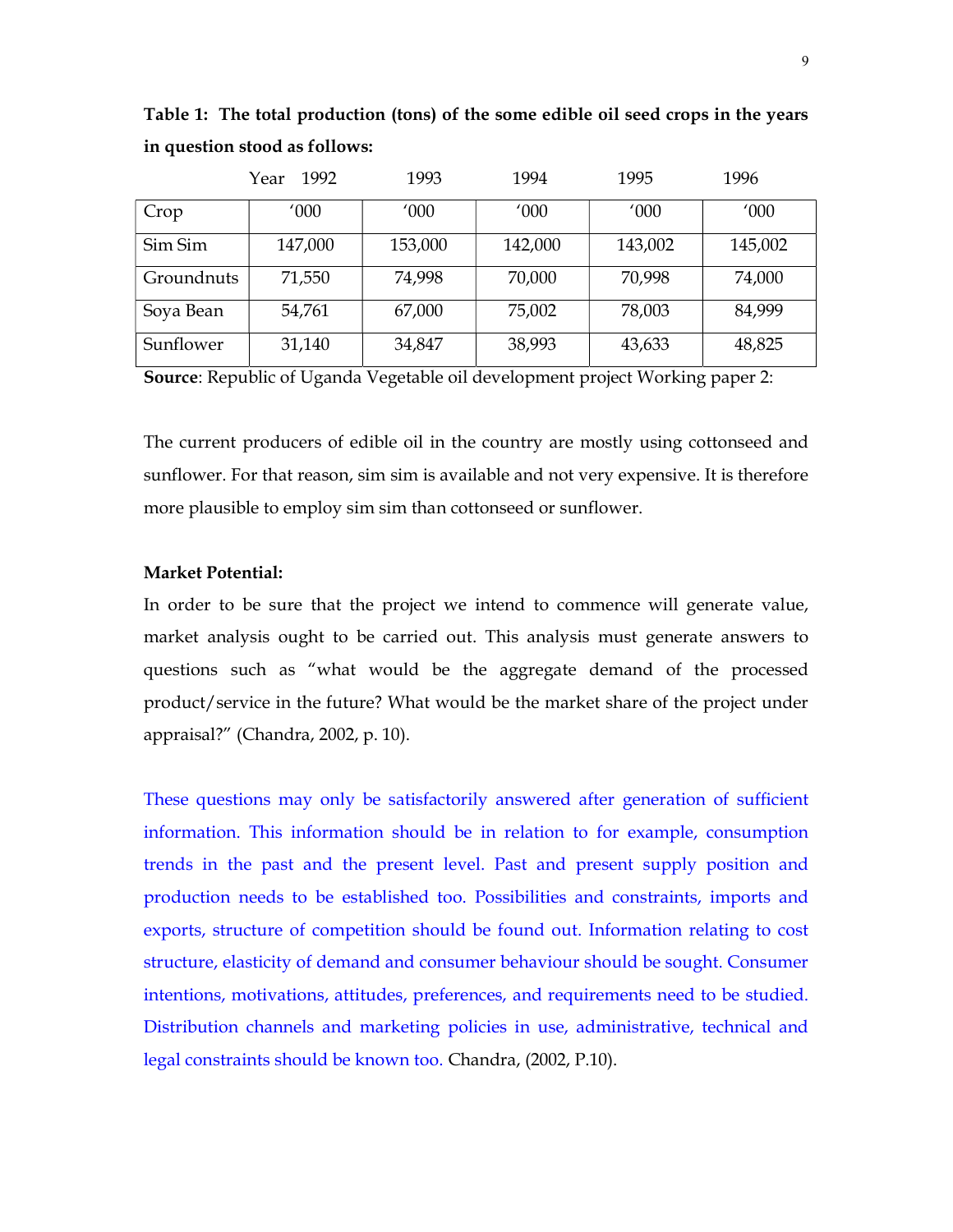In the case of Muzahuura Project, most of this information is available. We have for example established that most of the edible oil requirements are currently met by imports from the neighbouring Kenya and even as far as the USA. Some is also produced in Kampala, more than 500 kilometres away. At the same time the population appreciates the consumption of edible oil and therefore, there is high demand for it both in the districts of Gulu, Lira, Apac, Kitgum, Pader and the West Nile region.

It is understood that there is a shortage of supply of edible oil in the country generally. This shortage is attributable to inadequacy or inefficiency of the oil processing facility but not the lack of seed for production. Although Uganda generally suffered a lot of inadequacies during the Idi Amin era and the aftermath, production of seed oil did not declined so much. The population of the country has gone up since then and therefore there is a high potential to purchase the product. There is a high market potential in the country.

It is also worthy noting that if the oil produced if of high integrity, it can attract market in the neighbouring countries such as the Sudan, Ethiopia and the Democratic Republic of Congo (DRC) which are in the immediate neighbourhood of the processing plant. It is notable that most of the parts of the DRC have no communication links with the capital Kinshasa and rely so much on Uganda for industrially manufactured goods. The southern Sudan on the other hand has been suffering a civil war in Daffur. Therefore, they have no source of basic necessity supplies. Hence, this provides a potential market for the oil to be produced.

#### MUZAHUURA PROJECT PROPOSAL:

The investment will require an outlay of ₤ 304,545 for land and buildings. Plant and machinery will cost ₤ 303,030. Insurance and freight charges will cost ₤ 6,061 ₤ 2,273; for plant and machinery respectively while, installation costs will cost  $\text{\pounds}$  2,273. Initial working capital requirements will be  $\text{\pounds}$  106,061. There is an expected investment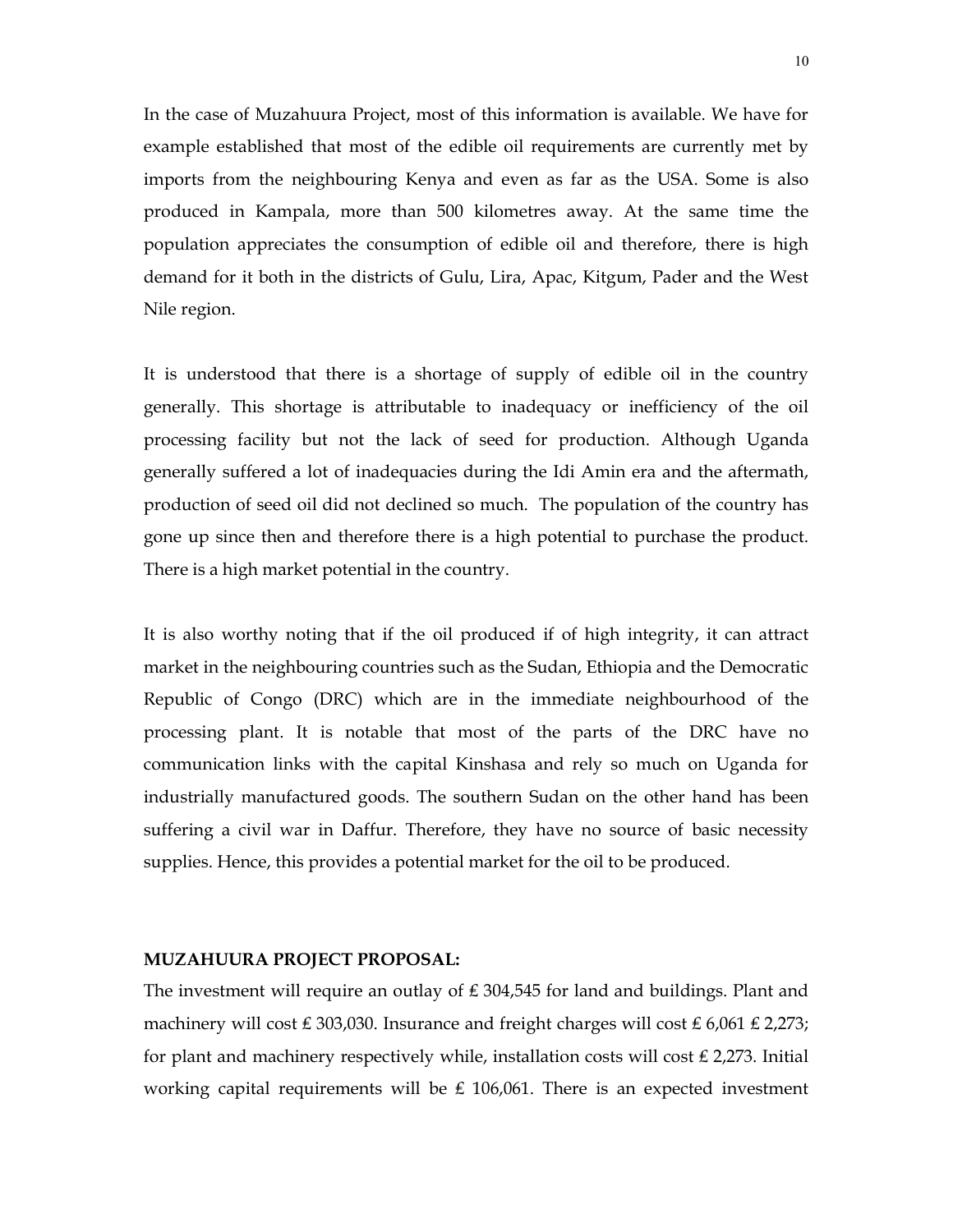incentive from government of 106,061. The raw materials in form of sim sim will be purchased from the local population who produce it in abundance.

#### Computation Of Initial Investment:

Initial investment can be referred to as the net cash outlay in the period the asset is purchased. The major element in the initial investment is the gross outlay of the asset, which comprises its cost, freight, and installation costs. Other costs will include capital expenditure, change in net working capital, plant set up, and taxation.

The cost of land will be one thousand five hundred fifteen  $\text{\pounds}$  (1,515) since the land in the area in question is not very expensive. When the land is acquired, we shall put up buildings whose total cost of construction is estimated at three hundred thousand thirty (₤ 303,030). The total initial outlay will be ₤ 724,242.

Table 2 below is a tabular representation of the initial costs.

# Table 2 Establishment costs

|                               | £       | £.      |
|-------------------------------|---------|---------|
| Land and buildings            |         | 304,545 |
| Cost of plant and machinery   | 303,030 |         |
| Freight charges               | 6,061   |         |
| Insurance                     | 2,273   |         |
| Installation cost             | 2,273   | 313636  |
| Initial working capital (Note |         |         |
| 1)                            |         | 106,061 |
| Total initial outlay          |         | 724,242 |

Note 1: It is assumed that Muzahuura Project will be consuming 14,000,000 kilograms (kgs) of sim sim seed in the first year. The amount of required sim sim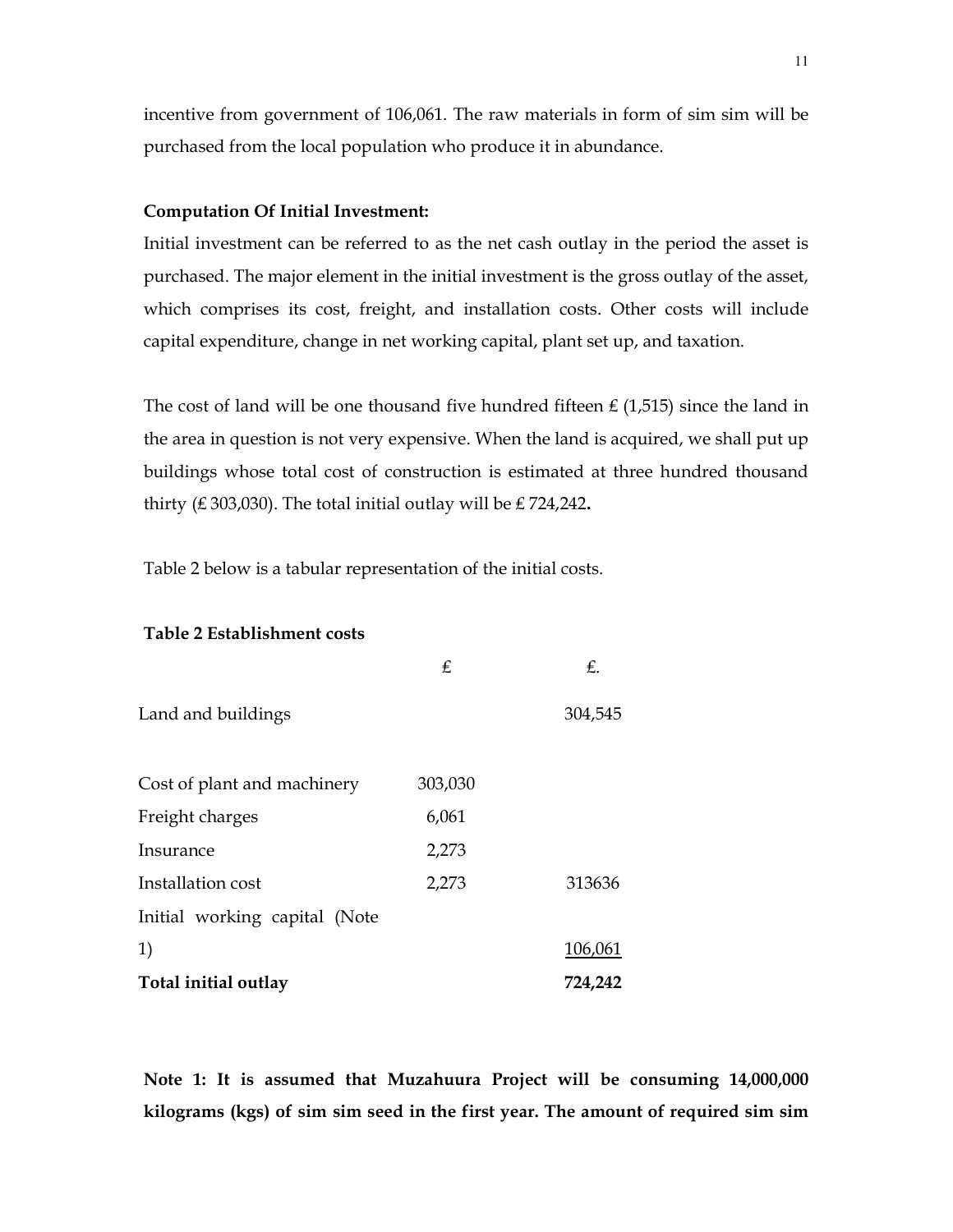is expected to rise at a rate of 4% and increase to 5% up to 6% and decline in growth gradually up to 2% over the 15 years period. Each Kilogram costs £0.045, which is expected to rise up to a maximum rate of 6% per annum and then decline. The estimated yields of edible oil per Kilogram of sim sim will be 0.2 litres. On the other hand, the seed cake yields are estimated at 0.6 per year.

## Other Costs Of Production:

The costs of production including all overhead such as labour, insurance, maintenance, marketing, advertising, administration etc is estimated to be as follows: year 1, ₤ 363,637. This estimated to increase by 4% raising the cost to ₤ 378,182 in year 2. This also estimated to rise by 4% raising the cost to ₤ 393,309 in year 3. In year 4, the cost is expected to rise by 4% again to raise the cost to £409,041.

In year 5, the rise is projected to be 5% leading to the cost to be £429,493. In year 6, the rise of 5% is expected to raise the annual cost to 450,968. From year 7 to year 15, the growth rate is expected to rise to 6% raising the annual cost to £478,026, £ 506,708, ₤ 537,110, ₤ 569,337, ₤ 603,497, ₤ 639,707, ₤ 678,089, ₤ 718,775, and ₤ 761,901 respectively as indicated in the tabulations in table 3 below.

|                |                                     |             | Anticipated   |
|----------------|-------------------------------------|-------------|---------------|
|                | Other                               | Anticipated | annual        |
|                | production                          | %rise in    | increments in |
| Year           | overheads in $\pounds$<br>overheads |             | £             |
| $\mathbf{1}$   | 363,637                             |             |               |
| $\overline{2}$ | 378,182                             | 4           | 14,545        |
| 3              | 393,309                             | 4           | 15,127        |
| 4              | 409,041                             | 4           | 15,732        |
| 5              | 429,493                             | 5           | 20,452        |
| 6              | 450,968                             | 5           | 21,475        |

Table 3: Other overhead costs of the project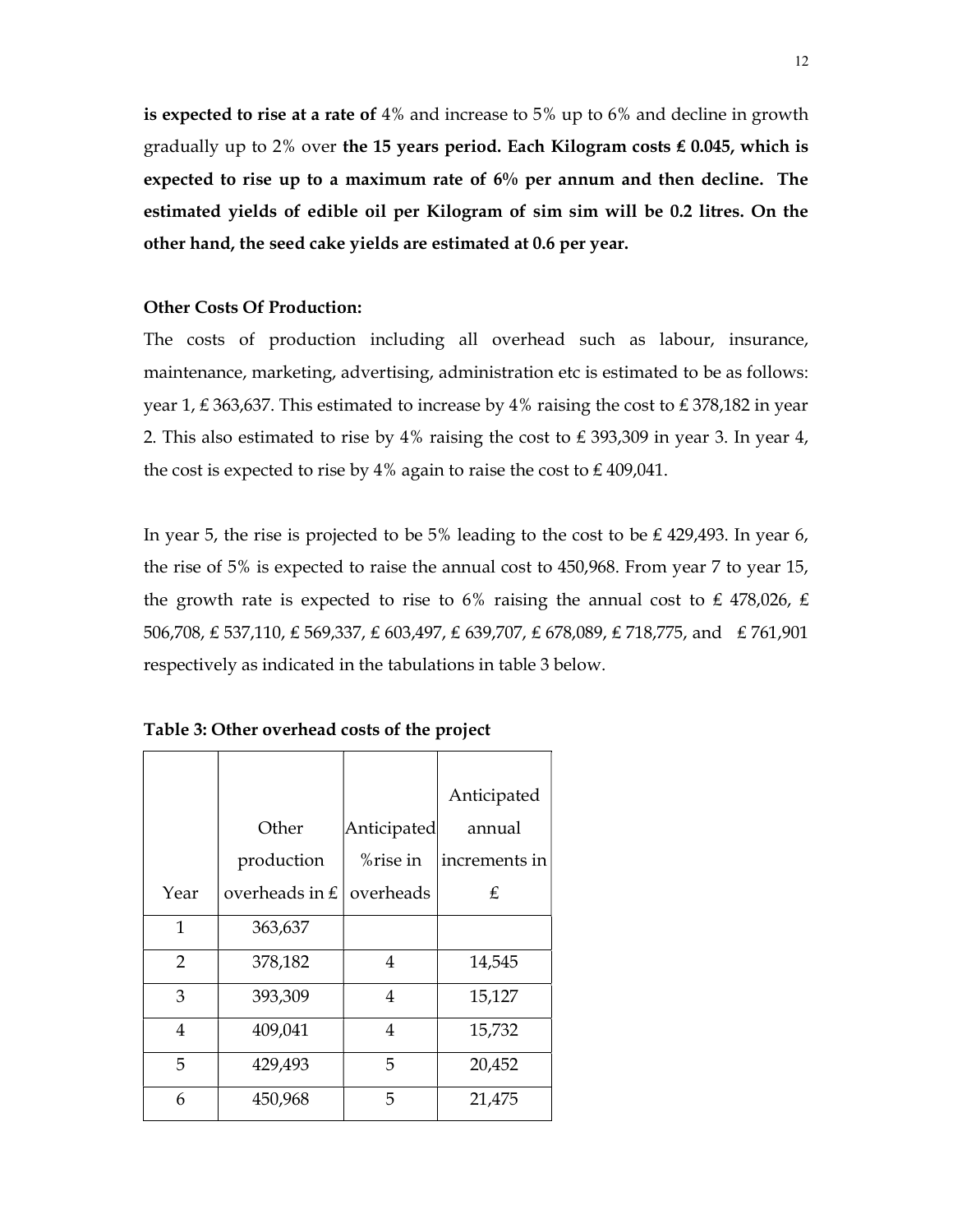| 7  | 478,026 | 6 | 27,058 |
|----|---------|---|--------|
| 8  | 506,708 | 6 | 28,682 |
| 9  | 537,110 | 6 | 30,402 |
| 10 | 569,337 | 6 | 32,227 |
| 11 | 603,497 | 6 | 34,160 |
| 12 | 639,707 | 6 | 36,210 |
| 13 | 678,089 | 6 | 38,382 |
| 14 | 718,775 | 6 | 40,685 |
| 15 | 761,901 | 6 | 43,126 |

#### Anticipated Raw Material (Sim Sim) Consumption

The material consumption in year 1 is projected to be at 14 million kgs. In year 2, the consumption is expected to rise by 4 percent making an annual increment of 560,000 kgs raising it to 14,560,000 kgs. In year 3, the growth is projected to be by 4 percent generating an annual increase of 582,400 kgs raising the total consumption of the year to 15,142,400 kgs. In year 4, the anticipated growth rate is 4 percent as well generating an annual increase of 605,696 kgs raising the annual total consumption level to 15,748,096 kgs. In year 5, the consumption is projected to grow at 5 percent giving rise to an annual increment of 787,404 raising the total annual consumption to 16,535,500 kgs.

In year 6, the rate is projected to rise by 5 percent giving rise to 826,775 kgs, which gives the total annual consumption to 17,362,275 kgs. In year 7, the growth rate is projected to increase to 6 percent giving rise to 1,041,736 kgs thereby generating 18,404,012 kgs in the year. In year 8 the growth rate is projected to be at the same level of 6 percent thereby generating annual increment of 1,104,240 kgs thereby giving rise to 19,508,253 kgs in the year. In year 9, the total consumption is projected to rise to 20,678,748 kgs arising from the 6 percent increase and 1,170,495 kgs anticipated annual increment.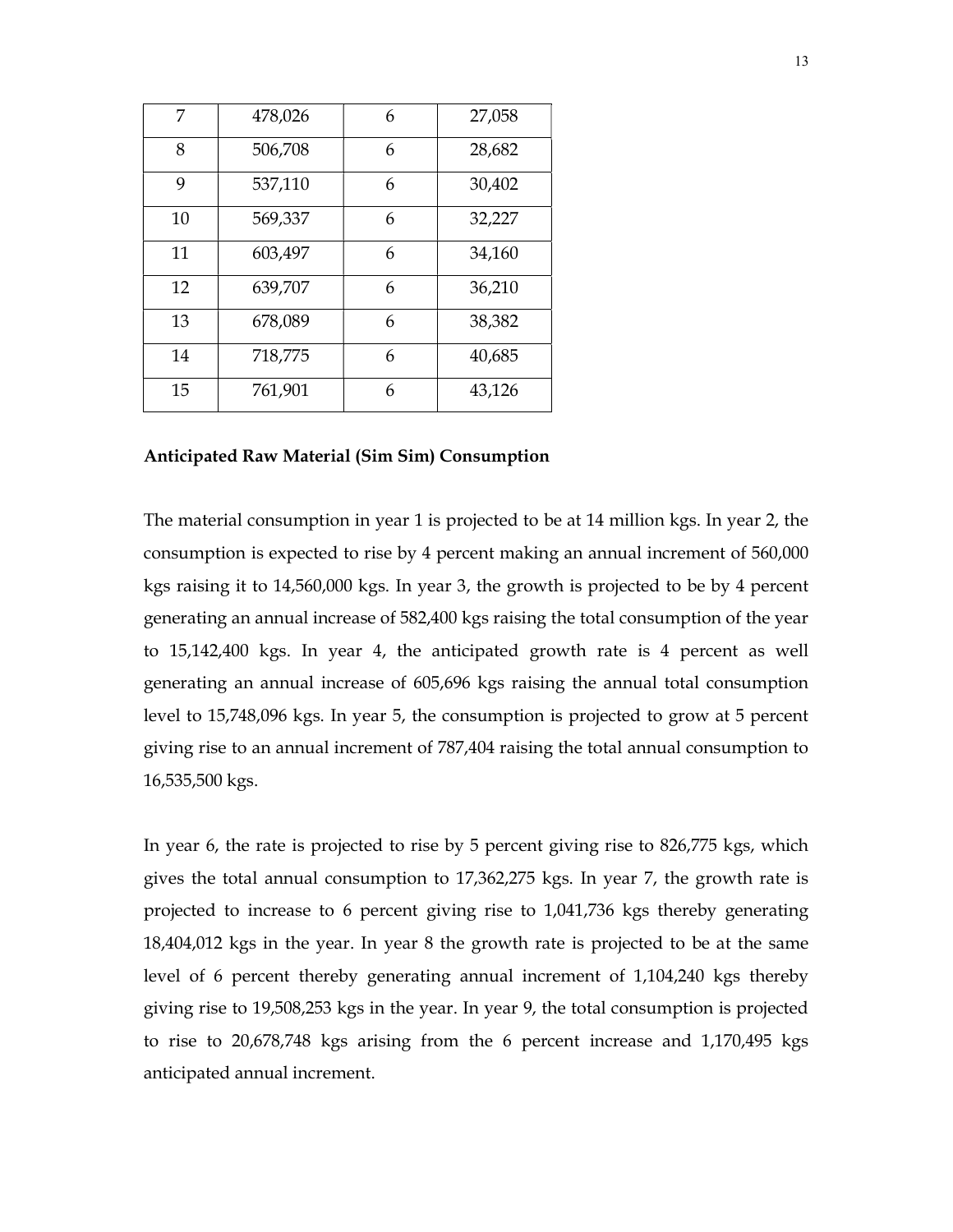During year 10, the consumption growth rate is expected to begin declining due to a number of changes in the production process, market structures, competition and the socio-economic conditions. Hence, in that year, the projection is that the growth rate will be 4 percent leading to the annual increment to 827,149 generating 21,505,898 kgs in the year.

In year 11, it is anticipated that the consumption growth rates will continue to decline to 3 percent. This will lead to an annual increment of 645,176 making the total annual consumption to 22,151,075 kgs. In year 12, the growth rate is projected to remain at 3 percent. This will generate an annual increment of 664,532 kgs leading to 22,815,607 kgs in the year. In year 13, the growth rate in the seed consumption is expected to continue to decline to 2 percent generating 456,312 kgs annual increments that leads to 23,271,919 kgs consumed in that year. In year 14 of production, the rate is projected to rise by 2 percent generating 465,438 as annual increment and consequently raising 23,737,358 kgs in the year.

Finally, in year 15, the consumption growth rate will continue to stagnate at 2 percent generating an annual increment of 474,747 leading to 24,212,105 kgs in the year. That year, the project will be wound up as projected. The increase in the anticipated growth in year 5 up to year 9 will be boosted by awareness through advertising and confidence of the market. The decline thereafter may be due to aging machinery. Here below in table 4 is a tabular form of the estimates alluded to above: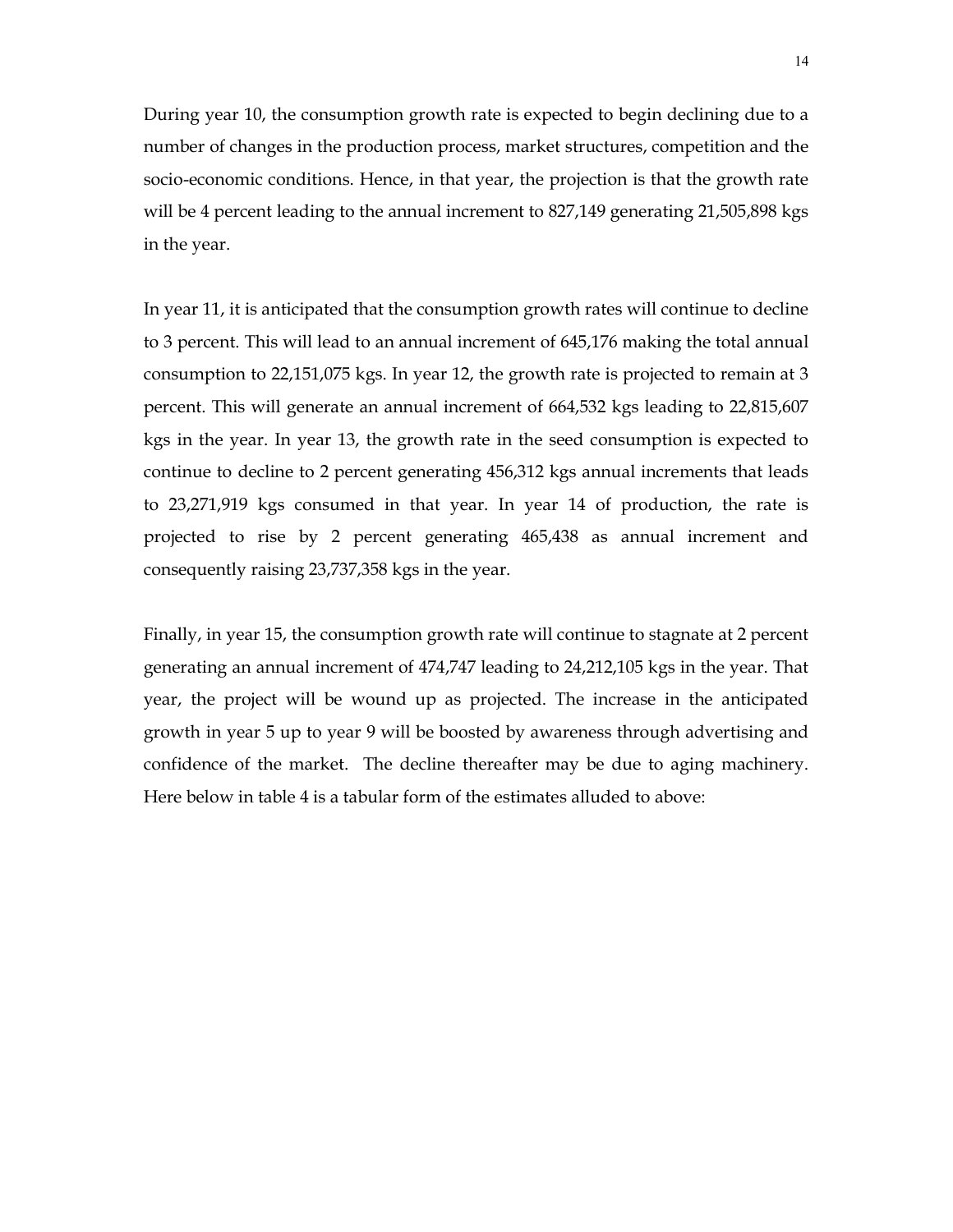|                |              |                | Anticipated |
|----------------|--------------|----------------|-------------|
|                | Raw material | Anticipated    | annual      |
| Year           | consumption  | %growth rates  | increments  |
| $\mathbf{1}$   | 14,000,000   |                |             |
| $\overline{2}$ | 14,560,000   | $\overline{4}$ | 560,000     |
| 3              | 15,142,400   | $\overline{4}$ | 582,400     |
| $\overline{4}$ | 15,748,096   | $\overline{4}$ | 605,696     |
| 5              | 16,535,500   | 5              | 787,405     |
| 6              | 17,362,276   | 5              | 826,775     |
| 7              | 18,404,012   | 6              | 1,041,737   |
| 8              | 19,508,253   | 6              | 1,104,241   |
| 9              | 20,678,748   | 6              | 1,170,495   |
| 10             | 21,505,898   | $\overline{4}$ | 827,150     |
| 11             | 22,151,075   | 3              | 645,177     |
| 12             | 22,815,607   | 3              | 664,532     |
| 13             | 23,271,920   | $\overline{2}$ | 456,312     |
| 14             | 23,737,358   | $\overline{2}$ | 465,438     |
| 15             | 24,212,105   | $\overline{2}$ | 474,747     |

Table 4: Anticipated growth rates seed material consumption:

#### Anticipated Growth Of Edible Oil And Seed Cake:

It is estimated that the current price of edible oil of 0.61 will rise in year 2 by 4 percent generating an annual increase of 0.024 leading to 0.63 per litre that year. In year 3, the rise in price is expected to continue to grow at 4 percent; leading to an annual increment of 0.025 giving rise to the price to be 0.66 per litre. In year 4, the percentage growth rate is anticipated at 4 percent once again giving rise to the annual increment of 0.03 leading to the price of the year to be 0.68 per litre. In year 5, the growth rate is expected to rise to 5 percent generating an annual increment of 0.03 giving rise to the new price of 0.72.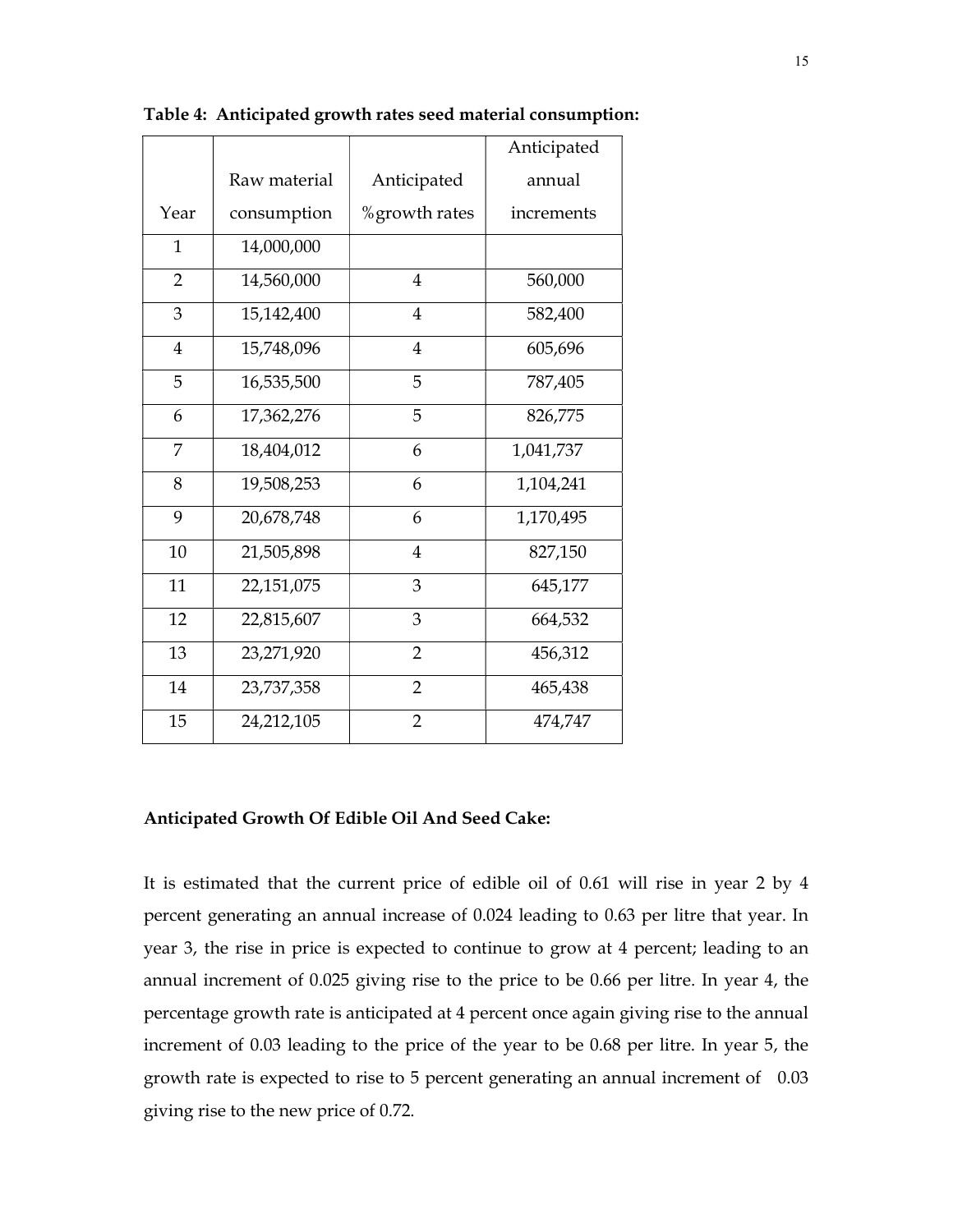In year 6, the rate of growth is expected to be 5 percent, which will generate annual increment of 0.04 leading to the price rise to 0.75 per litre. In year 7, the anticipated growth rates will rise to 6 percent, leading to 0.05 generating the price of the year of 0.80. The same growth rate of 6 percent is expected to persist even in year 8, generating an annual increment of 0.05 leading to 0.84 in the year. The same rate of growth of 6 percent is yet expected to remain in year 9 leading to the new price to be 0.90 per litre. In year 10, the growth rate is anticipated to begin to fall to 4 percent, leading to an annual increment of 0.04 raising the price to 0.93 per litre.

In year 11, the rate of growth is expected to fall even further to 3 percent generating an annual increment of 0.03 leading to a new price of 0.96. In year 12, the rate is anticipated to remain at 3 percent giving rise to an annual increment of 0.03 leading to the new price of 0.99 per litre. In year 13, the rise rate will fall furthest to 2 percent leading to an annual increment of 0.02 hence generating the price of 1.01. The rise rate is expected to remain at 2 percent in year 14 generating an annual increment of 0.02 leading to the price of 1.03. In the terminal year, the growth rate is expected to remain the same at 2 percent leading to the annual increment to be 0.02 raising the new price at 1.05.

This decline in the anticipated growth rates is expected to emanate from the prevailing socio-economic trends in the market. These may include: competition, rise in the prices of raw materials, rises in taxation and possible unforeseeable circumstance. Table 5 below is a statistical presentation of the discussion above.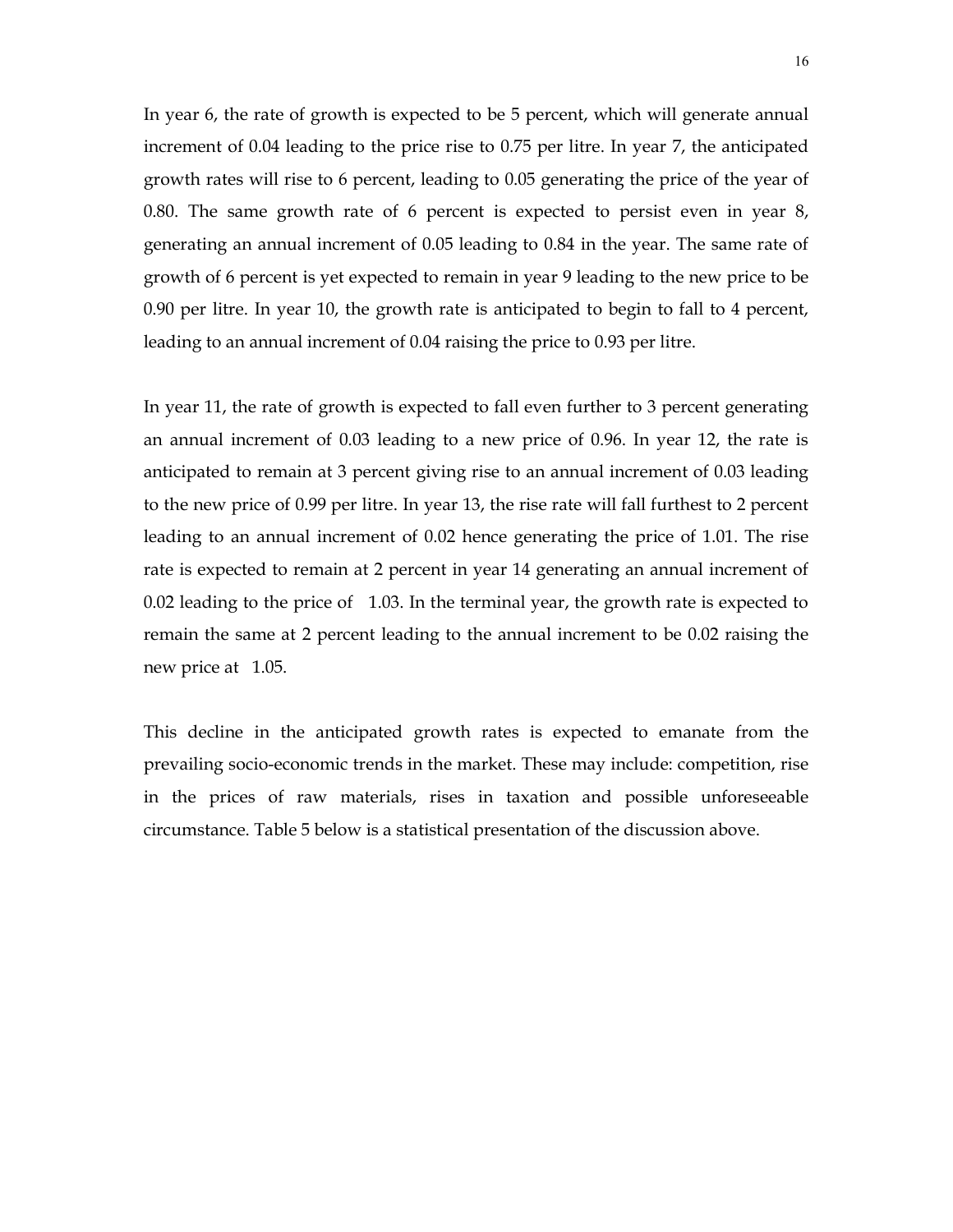|                |                 |                | Anticipated Anticipated |
|----------------|-----------------|----------------|-------------------------|
|                |                 | % growth       | Annual                  |
| Year           | Price per litre | rates          | Increments              |
| $\mathbf{1}$   | 0.61            |                |                         |
| $\overline{2}$ | 0.63            | $\overline{4}$ | 0.02                    |
| 3              | 0.66            | $\overline{4}$ | 0.03                    |
| $\overline{4}$ | 0.68            | $\overline{4}$ | 0.03                    |
| 5              | 0.72            | 5              | 0.03                    |
| 6              | 0.75            | 5              | 0.04                    |
| 7              | 0.80            | 6              | 0.05                    |
| 8              | 0.84            | 6              | 0.05                    |
| 9              | 0.90            | 6              | 0.05                    |
| 10             | 0.93            | $\overline{4}$ | 0.04                    |
| 11             | 0.96            | 3              | 0.03                    |
| 12             | 0.99            | 3              | 0.03                    |
| 13             | 1.01            | $\overline{2}$ | 0.02                    |
| 14             | 1.03            | $\overline{2}$ | 0.02                    |
| 15             | 1.05            | $\overline{2}$ | 0.02                    |

# Table 5: Anticipated growth rates of oil and cake price increases

#### Anticipated Seed Cake Price Rises In The 15 Years Of The Project:

The current price of seed cake on the market is 0.02. However, in year 2 of operation, the price is expected to grow by 4 percent generating an increment of two leading to the price to be 0.02. The trend is expected to rise steadily up to 6% and begin to decline. By year 15 the rate will have declined tremendously to 2 percent leading to a new price of 0.03 as indicated in table 6 below.

We need to note that seed cake is marketable among dairy, piggery and chicken farmers around the country. So, there is in essence market for the cake in the country and even beyond. The current market rate of 0.015 therefore is likely to continue to appreciate through the years as indicated in table 6 below.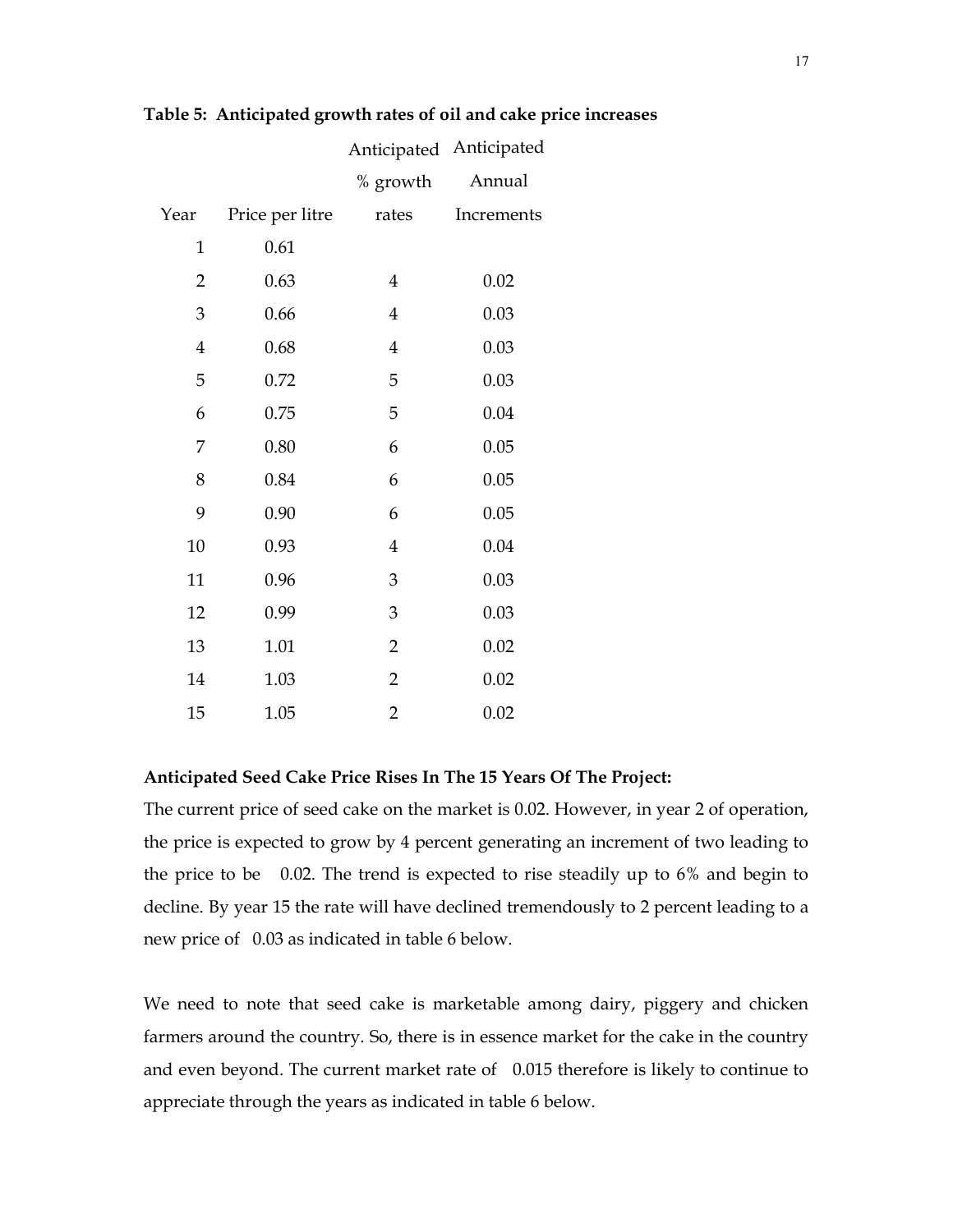|  |  | Table 6: Anticipated cake price rise |  |
|--|--|--------------------------------------|--|
|  |  |                                      |  |

|                |               |               | Anticipated |
|----------------|---------------|---------------|-------------|
|                | Unit Price of | Anticipated % | annual      |
| Year           | cake          | growth rates  | increments  |
| $\mathbf 1$    | 0.02          |               |             |
| $\overline{2}$ | 0.02          | 0.4           | 0.01        |
| $\mathfrak{B}$ | 0.02          | 0.4           | 0.01        |
| $\bf 4$        | 0.02          | 0.4           | 0.01        |
| 5              | 0.02          | 0.5           | 0.01        |
| 6              | 0.02          | 0.5           | 0.01        |
| 7              | 0.02          | 0.6           | 0.01        |
| $8\,$          | 0.02          | 0.6           | 0.01        |
| 9              | 0.02          | 0.6           | 0.01        |
| 10             | 0.02          | 0.4           | 0.01        |
| 11             | 0.02          | 0.3           | 0.01        |
| 12             | 0.02          | 0.3           | 0.01        |
| 13             | 0.03          | 0.2           | 0.01        |
| 14             | 0.03          | 0.2           | 0.01        |
| 15             | 0.03          | 0.2           | 0.01        |

#### Anticipated Revenues (₤) From Edible Oil:

The price of edible oil in Uganda at the moment is 0.61 per litre. The yield of oil per kilogram of seed is projected to be 20%. The projected price rise is tabulated in table 7 below. Amounts of raw material consumed are projected in table 4 above. We recall that in the initial year, 14 million kgs of sim sim will be consumed. This consumption will generate 2.8 million litres of oil in year 1, at the price of 0.61 will be generated 5,600,000,000. The trend is expected to continue up to when in the final year, the oil yields will have risen to 4,842,421 at the price of 1.05 leading to revenue of 5,075,547. For completeness the details are tabulated and presented hereunder in table 7.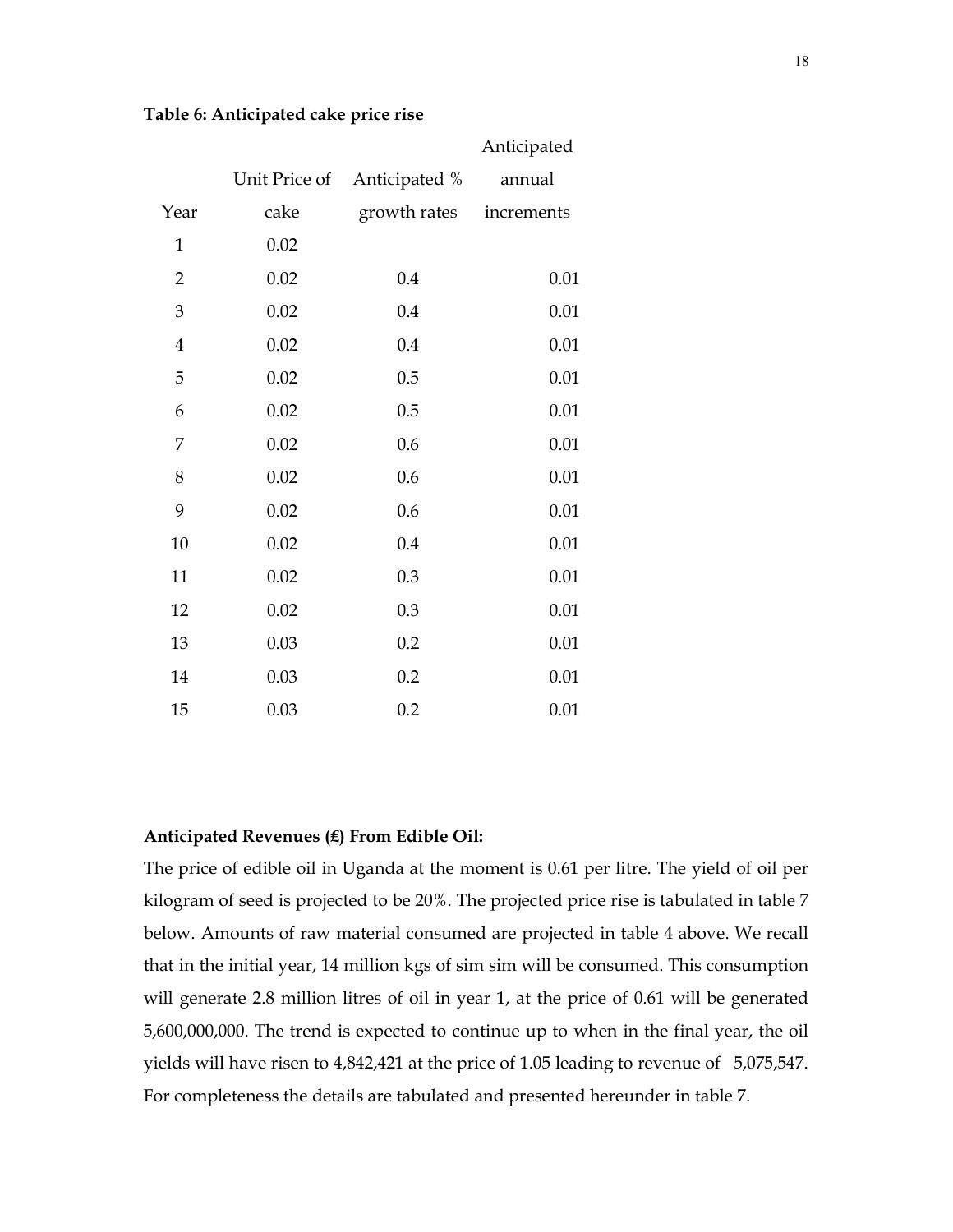| Table 7: Revenues generated from Edible oil |  |
|---------------------------------------------|--|
|                                             |  |

| Year             | Price per litre | Oil yield in litres | Revenue from oil |
|------------------|-----------------|---------------------|------------------|
| $\mathbf{1}$     | 0.61            | 2,800,000           | 1,696,970        |
| $\overline{2}$   | 0.63            | 2,912,000           | 1,835,442        |
| $\mathfrak{Z}$   | 0.66            | 3,028,480           | 1,985,215        |
| $\boldsymbol{4}$ | 0.68            | 3,149,619           | 2,147,210        |
| 5                | 0.72            | 3,307,100           | 2,367,292        |
| 6                | 0.75            | 3,472,455           | 2,609,950        |
| 7                | 0.80            | 3,680,802           | 2,932,529        |
| $8\,$            | 0.84            | 3,901,651           | 3,294,991        |
| 9                | 0.90            | 4,135,750           | 3,702,260        |
| 10               | 0.93            | 4,301,180           | 4,004,359        |
| 11               | 0.96            | 4,430,215           | 4,248,227        |
| 12               | 0.99            | 4,563,121           | 4,506,940        |
| 13               | 1.01            | 4,654,384           | 4,689,024        |
| 14               | 1.03            | 4,747,472           | 4,878,459        |
| 15               | 1.05            | 4,842,421           | 5,075,547        |

# Anticipated Revenues (Pound) From Seed Cake:

Cake is also expected to generate very serious returns. As indicated in table 8 below, in year 1, the revenues generated from cake will be ₤ 127,273. In year 2, ₤ 137,658 will be earned. In year 3, revenues will be ₤ 148,891 while in year 4, 161,041 will be earned. In year 5, £ 177,547 will be earned, while in year 6, £ 195,746 will be earned. In year 7, ₤ 219,940 will be earned. In year 8 and 9 revenues will be, ₤ 247125 and ₤ 277,669 respectively.

In year 10, ₤ 300,327 will be earned while in year 11, 318,617 will be generated. In year 12, £ 338,021 will be earned and, in year 13, £ 351,677. In year 14, £ 365,884 will be earned and in year 15, ₤ 380,666 will be earned as tabulated in table 8 below.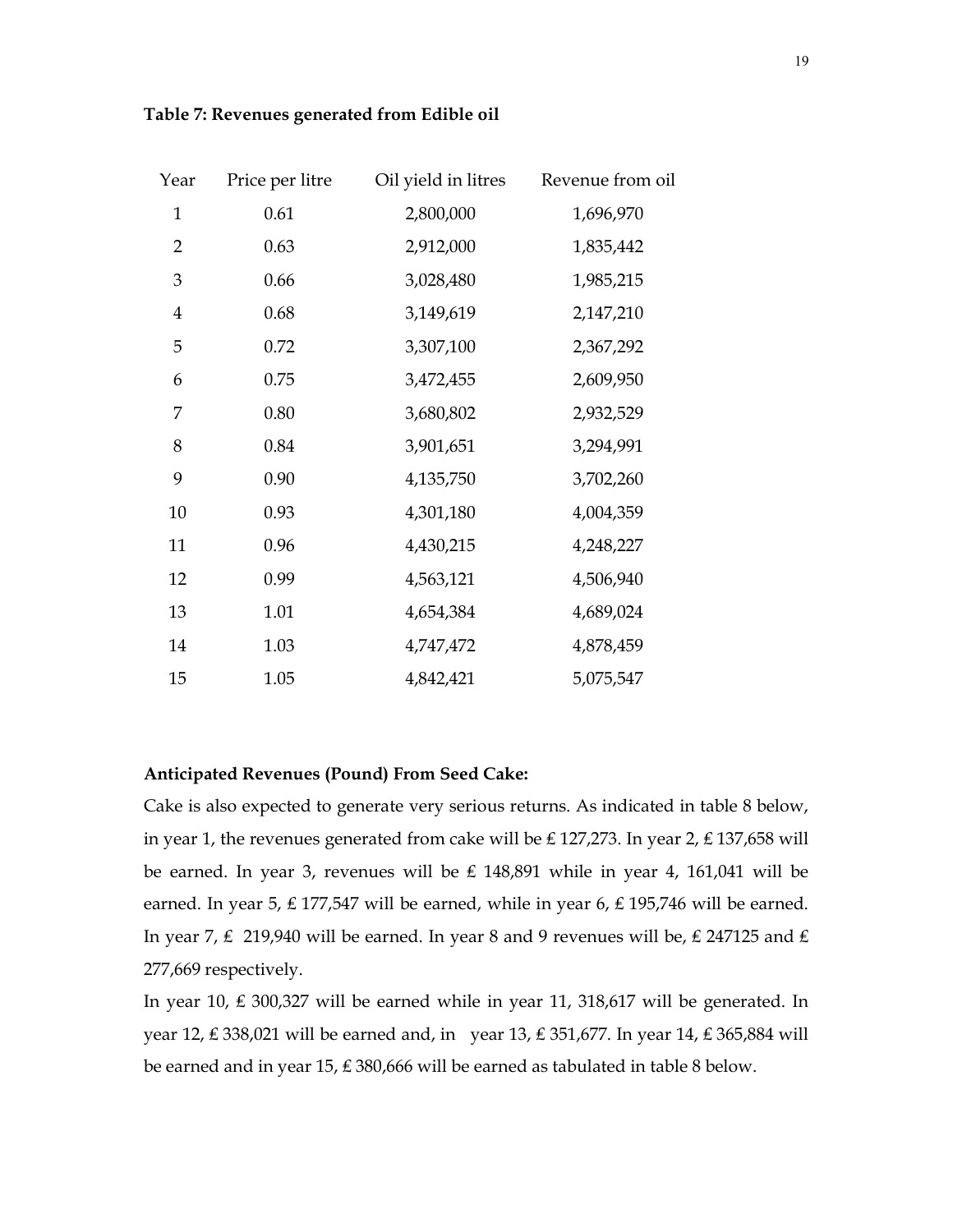|                | Unit Price of | Cake Yield 60% | Revenue from |
|----------------|---------------|----------------|--------------|
| Year           | cake          | of material    | cake         |
| $\mathbf{1}$   | 0.02          | 8,400,000      | 127,273      |
| $\overline{2}$ | 0.02          | 8,736,000      | 137,658      |
| 3              | 0.02          | 9,085,440      | 148,891      |
| 4              | 0.02          | 9,448,858      | 161,031      |
| 5              | 0.02          | 9,921,300      | 177,561      |
| 6              | 0.02          | 10,417,366     | 195,753      |
| 7              | 0.02          | 11,042,407     | 219,945      |
| 8              | 0.02          | 11,704,952     | 247,116      |
| 9              | 0.02          | 12,407,249     | 277,659      |
| 10             | 0.02          | 12,903,539     | 300,340      |
| 11             | 0.02          | 13,290,645     | 318,613      |
| 12             | 0.02          | 13,689,364     | 338,003      |
| 13             | 0.03          | 13,963,152     | 351,660      |
| 14             | 0.03          | 14,242,414     | 365,901      |
| 15             | 0.03          | 14,527,263     | 380,658      |

#### Table 8:Anticipated revenues from seed cake:

## Costing (in ₤) Of Oil Seed Material

As stated earlier, the cost of sim sim in the area is 0.045 per kilogram. The amount of sim sim required in the first year is 14,000,000 kgs. This will grow at a constant rate of 10% in the fifteen years. On that basis, in year 1 the cost of seed will be, 636,364. In year 2, the cost will rise to 688,291. In year 3, the cost will rise to 744,455 while in year 4, the cost will rise to 805,204. In years 5, 6 and 7, the cost will be 887,736, 978,729 1,099,700 respectively. In year 8, the cost is projected at 1,235,641 while in year 9; it is projected at 1,388,358.

In year 10, it will rise to 1,530,503 while in year 11, 1,670,997. In year 12, the cost will rise to 1,824,419 and in year 13, it will be at 1,972,542. In year 14, it will rise to 2,132,694 and in year 15, 2,305,873 since the marginal rate of return will be very low. This rising cost of materials will contribute to the reason to wind the project at the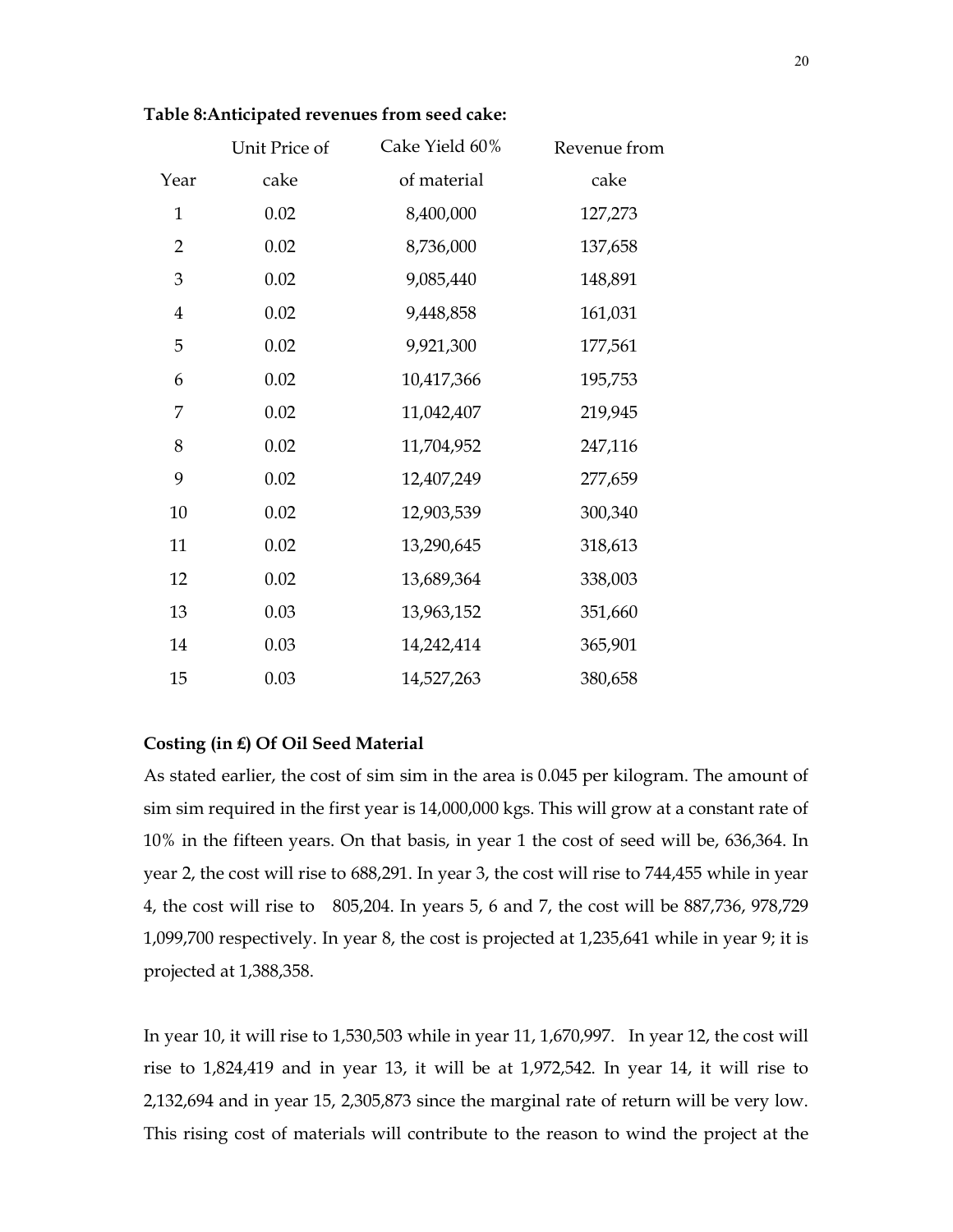end of the 15th year. The scenario above is tabulated for ease of interpretation in table 9 below.

|                |            | Cost Unit per kg Quantity of Sim sim | Annual cost of |
|----------------|------------|--------------------------------------|----------------|
| Year           | of sim sim | (kgs)                                | sim sim        |
| $\mathbf{1}$   | 0.05       | 14,000,000                           | 636,364        |
| $\overline{2}$ | 0.05       | 14,560,000.00                        | 688,291        |
| 3              | 0.05       | 15,142,400                           | 744,455        |
| $\overline{4}$ | 0.05       | 15,748,096                           | 805,205        |
| 5              | 0.05       | 16,535,501                           | 887,756        |
| 6              | 0.06       | 17,362,276                           | 978,706        |
| 7              | 0.06       | 18,404,012                           | 1,099,723      |
| 8              | 0.06       | 19,508,253                           | 1,235,641      |
| 9              | 0.07       | 20,678,748                           | 1,388,359      |
| 10             | 0.07       | 21,505,898                           | 1,530,503      |
| 11             | 0.08       | 22,151,075                           | 1,670,997      |
| 12             | 0.08       | 22,815,607                           | 1,824,419      |
| 13             | 0.08       | 23,271,920                           | 1,972,542      |
| 14             | 0.09       | 23,737,358                           | 2,132,694      |
| 15             | 0.10       | 24,212,105                           | 2,305,873      |

#### Table 9. Costing of materials

## Total Computation Of The Cash Flows

As stated before, the price of edible oil in Uganda currently is  $£ 0.61$  per litre. However, considering that there may be some considerable inflation, rise in the cost of materials and commodities and other factors, the price is expected to rise at an increasing rate up to six percent (6%) per annum and there after, the increase is expected to decline to 2% over the fifteen year period.

Other factors in the profit equation are predicted to behave in a similar manner. The price of seed cake currently is  $£ 0.015$ . This price is expected to rise at an increasing rate up to six percent (6%) per annum and there after, the increase is expected to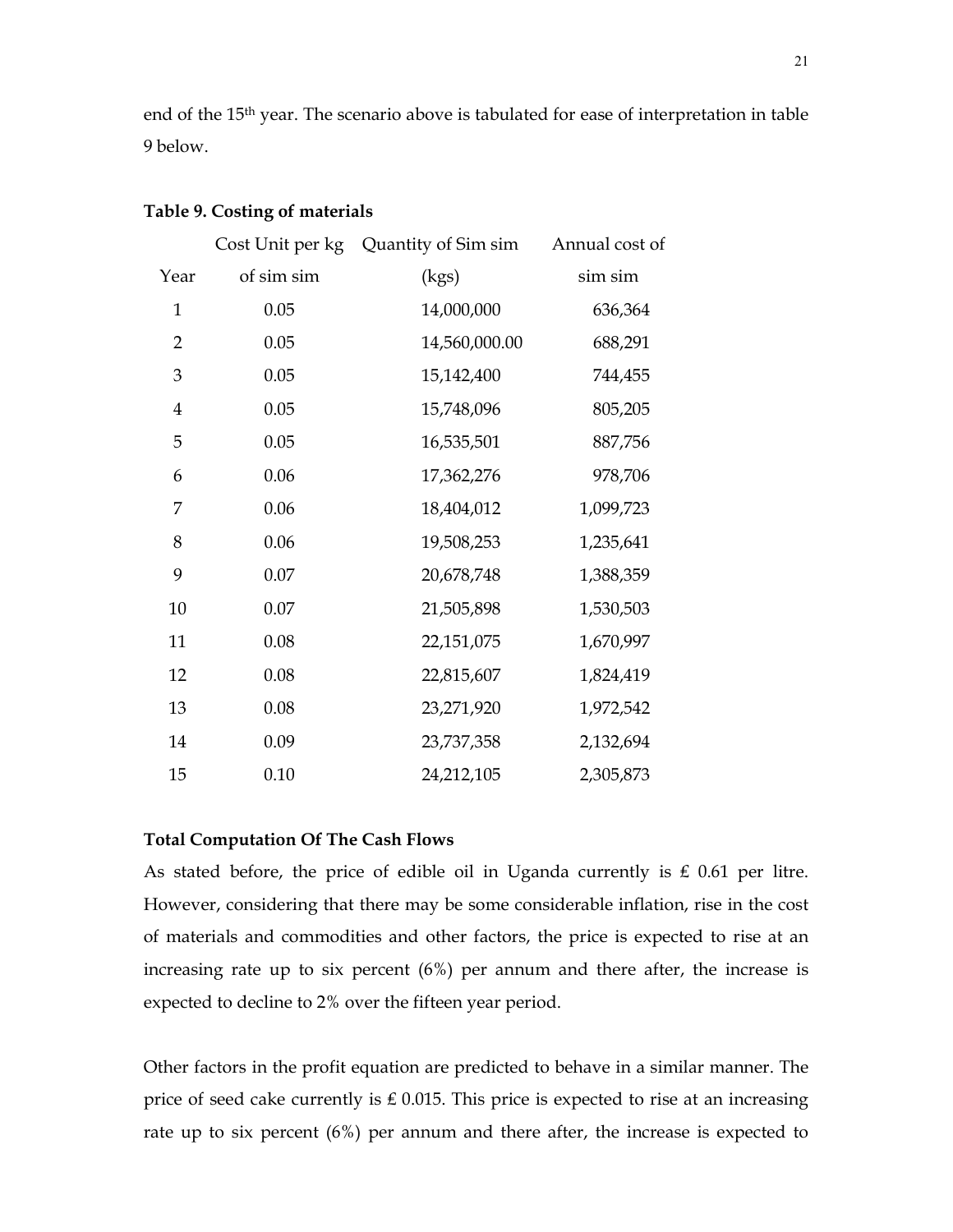decline to 2% over the fifteen-year period. The other production overheads per year have been estimated at ₤ 363,636. This is expected to rise initially at 4% but eventually settle at 6% per annum over the fifteen years. In the computation, total annual revenue throughout the fifteen years is projected to grow very steadily from £ 1824242 in the first year of operation to £ 5,456,216 in the fifteenth year. These details are shown in the computation of the flows in table 10 below. We have assumed the salvage value to be £1,515 by the end of the project.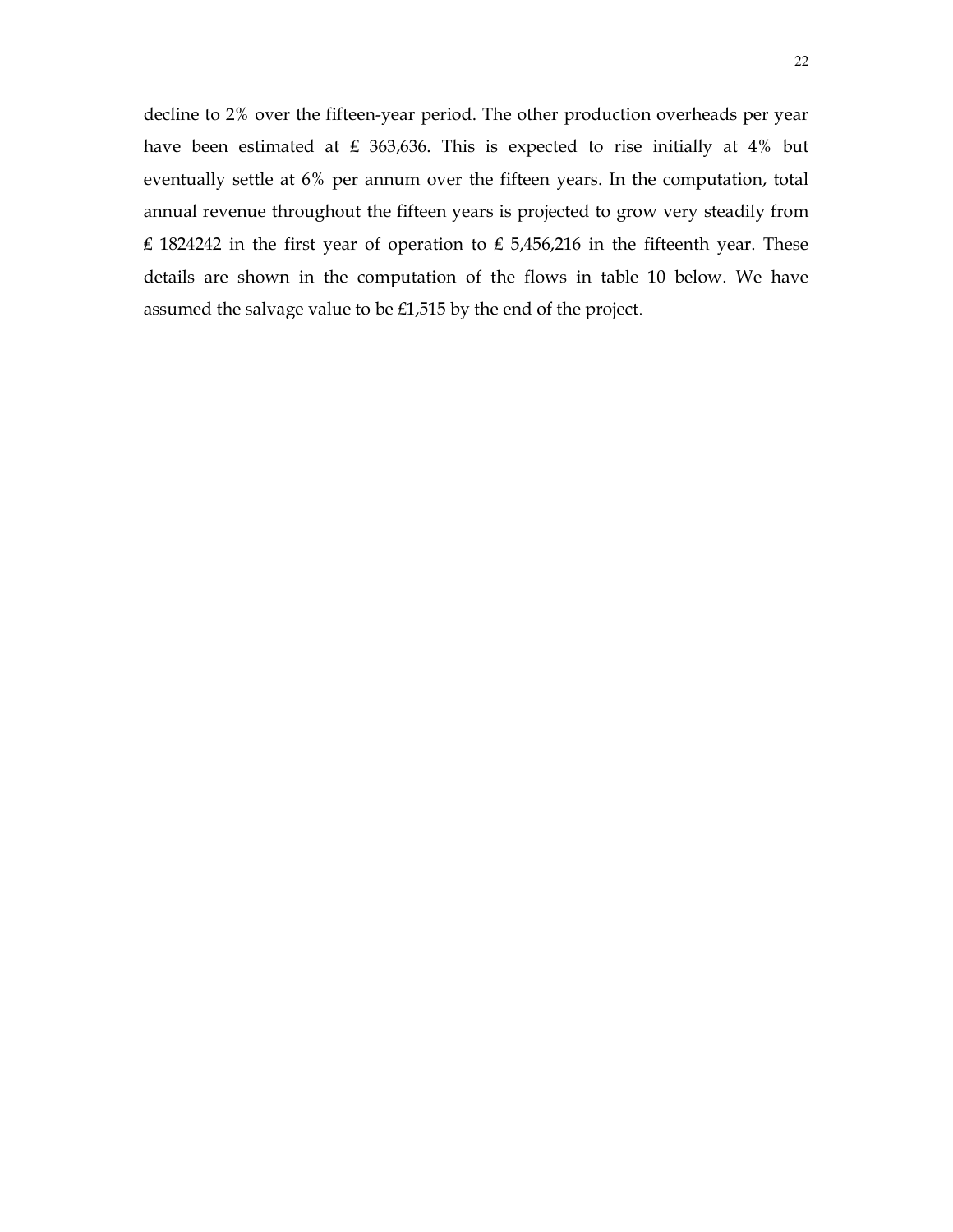# Table 10: Total computations (In GB Pounds)

# Plus

|                |                      |            |        | Cash flow                 | depreciati |           |            |            |
|----------------|----------------------|------------|--------|---------------------------|------------|-----------|------------|------------|
|                |                      |            |        | after                     | on tax     | Net cash  |            | Discounted |
|                | <b>Total Revenue</b> | Total cost |        | Depreciation depreciation | shield     | flows     | Discountin | cash flows |
| Year           |                      |            |        |                           |            |           | g factor   |            |
| $\mathbf{1}$   | 1,824,242            | 1,000,000  | 48,182 | 776,061                   | 14,455     | 790,515   | 0.83       | 658,499    |
| $\overline{2}$ | 1,973,101            | 1,066,473  | 48,182 | 858,446                   | 14,455     | 872,901   | 0.69       | 605,793    |
| $\mathfrak{Z}$ | 2,134,106            | 1,137,765  | 48,182 | 948,159                   | 14,455     | 962,614   | 0.58       | 557,353    |
| $\overline{4}$ | 2,308,249            | 1,214,244  | 48,182 | 1,045,822                 | 14,455     | 1,060,277 | 0.48       | 511,053    |
| 5              | 2,544,844            | 1,317,230  | 48,182 | 1,179,432                 | 14,455     | 1,193,887 | 0.40       | 479,943    |
| 6              | 2,805,691            | 1,429,698  | 48,182 | 1,327,811                 | 14,455     | 1,342,266 | 0.34       | 449,659    |
| 7              | 3,152,474            | 1,577,727  | 48,182 | 1,526,566                 | 14,455     | 1,541,020 | 0.28       | 429,945    |
| $\,8\,$        | 3,542,120            | 1,742,331  | 48,182 | 1,751,607                 | 14,455     | 1,766,061 | 0.23       | 411,492    |
| 9              | 3,979,926            | 1,925,457  | 48,182 | 2,006,287                 | 14,455     | 2,020,742 | 0.19       | 392,024    |
| 10             | 4,304,688            | 2,099,850  | 48,182 | 2,156,656                 | 14,455     | 2,171,111 | 0.16       | 351,720    |
| 11             | 4,566,843            | 2,274,511  | 48,182 | 2,244,150                 | 14,455     | 2,258,605 | $0.14\,$   | 304,912    |
| 12             | 4,844,964            | 2,464,120  | 48,182 | 2,332,662                 | 14,455     | 2,347,117 | 0.11       | 262,878    |
| 13             | 5,040,701            | 2,650,645  | 48,182 | 2,341,874                 | 14,455     | 2,356,328 | 0.09       | 219,139    |
| 14             | 5,244,345            | 2,851,502  | 48,182 | 2,344,661                 | 14,455     | 2,359,116 | 0.08       | 184,011    |
| 15             | 5,456,216            | 3,067,806  | 48,182 | 2,340,229                 | 14,455     | 2,354,684 | 0.07       | 153,054    |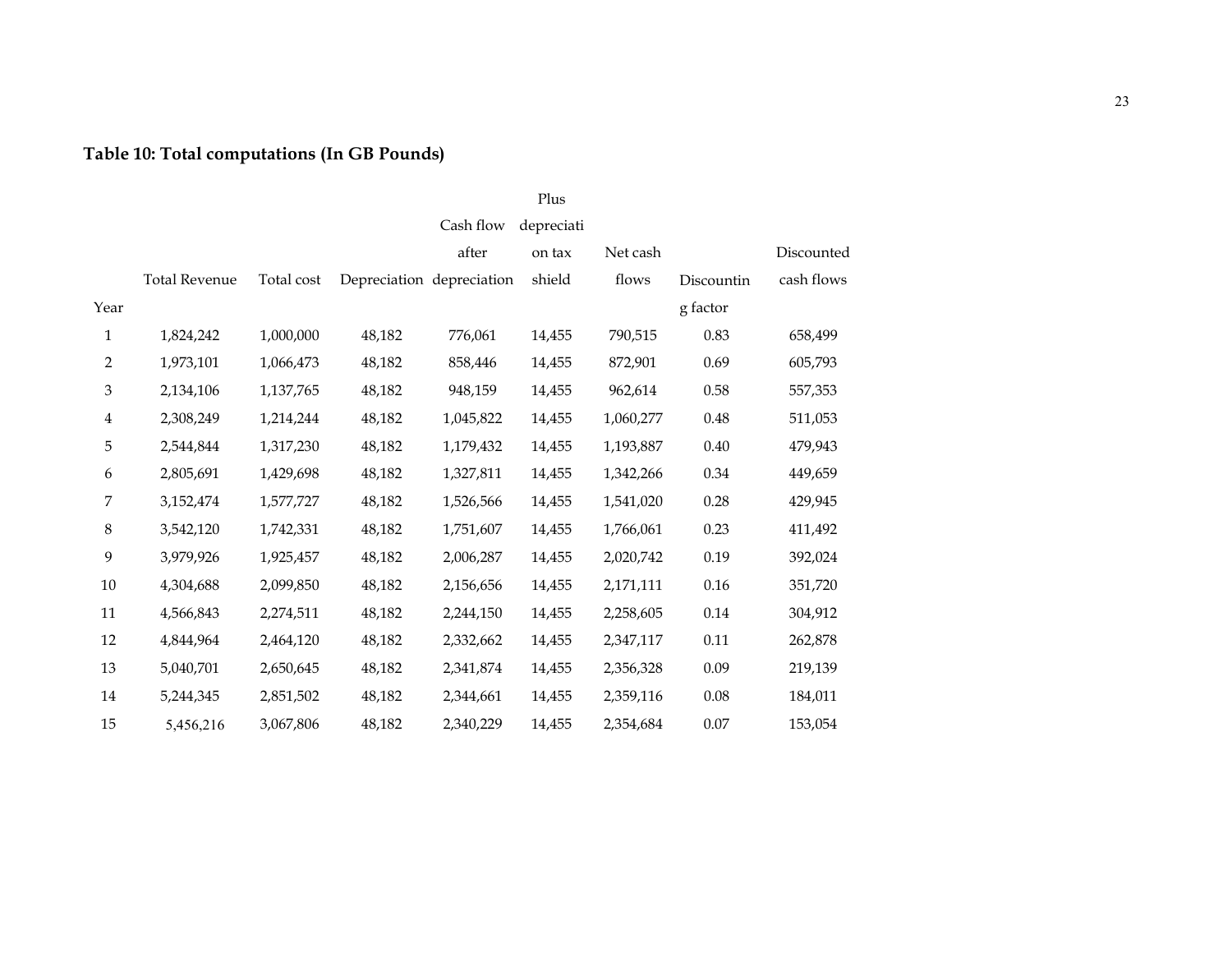#### Computation Of Net Annual Cash Flows:

Net Annual Cash flows have been calculated from the first to the last years of operation of the project. The project is expected to generate annual cash flows from operations after the initial outlay has been made. The cash flows are always estimated on an after-tax basis.

However, in order to determine the net cash flows, there is need to note that: i) Cash flows emanate from operations. The result of operations is derived from the income statement. One of the cash inflows should be an increase in sales, which is offset with cost of sales.

ii) Saving in operational costs as a result of undertaking a project with a better means of production such as a computer. This will increase revenues and minimize costs. Cash out flows will basically be expenses in relation to the cost of labour, capital expenditure, change in net working capital, plant set up, and taxation and other miscellaneous expenses.

Net Cash flow = Revenues - Expenses - Taxes.

Depreciation is not a tax-deductible expense but the project will get capital allowances at a corporation tax rate hence the addition of the depreciation tax shield. Additionally since it is not a direct expense on the part of the investment, it is added back after computation.

Free cash flows that are cash flows meant for maintaining its revenue - generating ability during its life. The net cash flow will be reduced by cash out flows for additional capital expenditures.

 $NCF = EBIT (I - T) + Dep - NWC - CAPEX$ , where  $EBIT = Earnings$  before interest and tax,  $T$  Tax rate, NWC = net working capital and CAPEX = Additional capital expenditures. (Pandey, I. M. 1995, p.341)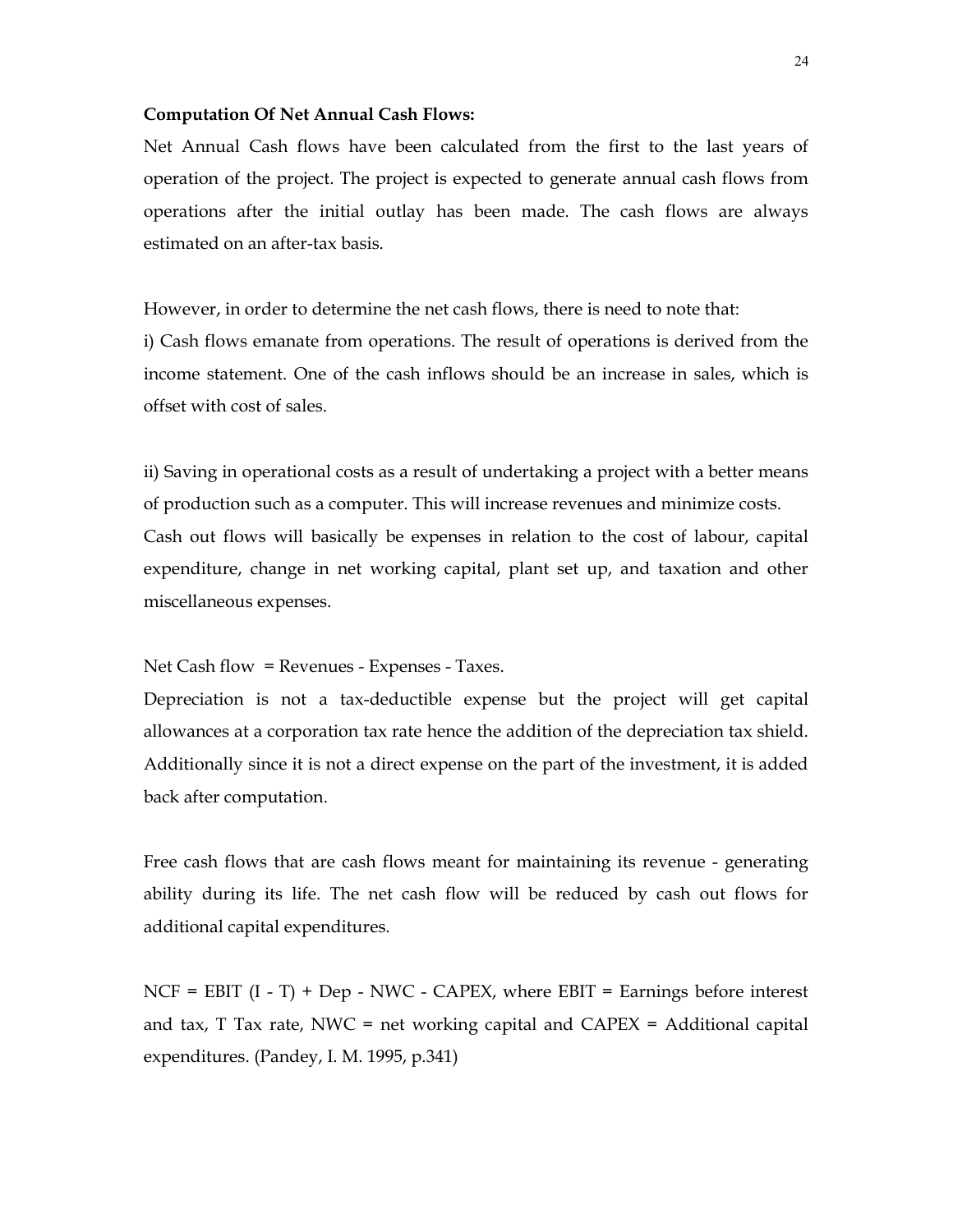The cash flows have to be evaluated using various techniques to assess the viability of the project. These include Net present value (NPV), Internal Rate of Return (IRR) and Profitability index (PI)

#### Acceptance rule under NPV:

The project should be accepted only if the Net Present Value is positive  $[NPV > 0]$  If the NPV<0, then the project should be rejected. The project may be accepted if the NPV is zero [NPV=0] only if profit is not necessarily the immediate goal. (Kakuru 1998, P. 39)

The internal Rate of Return [IRR] is yet another method of establishing cash flows. IRR is the discounting rate, which equates the present value of cash inflows with the present value of the cash outflows of the investment. It can also be defined as the discount rate which gives NPV=0

$$
C0 = \underbrace{C1}_{[1+r]} + \underbrace{C2}_{[1+r]^2} + \underbrace{C3}_{[1+r]^3} + \dots + \underbrace{Cn}_{[1+r]^n}
$$
\n
$$
C0 = \sum_{t=1}^{n} \underbrace{Ct}_{[1+r]t}
$$
\n
$$
n
$$
\n
$$
\sum_{t=1}^{n} \underbrace{Ct}_{[1+r]} - C0 = 0
$$

The acceptance rule under IRR:

If  $r > \kappa$  where  $\kappa$  = the required rate of return, reject it if  $r < \kappa$ . One may also accept the project if  $r = \kappa$ .

According to Dayananda, et al (2002, p.98) there are numerous conceptual and computational problems with using IRR method. The problems include: IRR assumes that cash earned can be reinvested at the calculated IRR. At the same time, "there may be one or many solutions for the IRR". In some cases, "the IRR decision can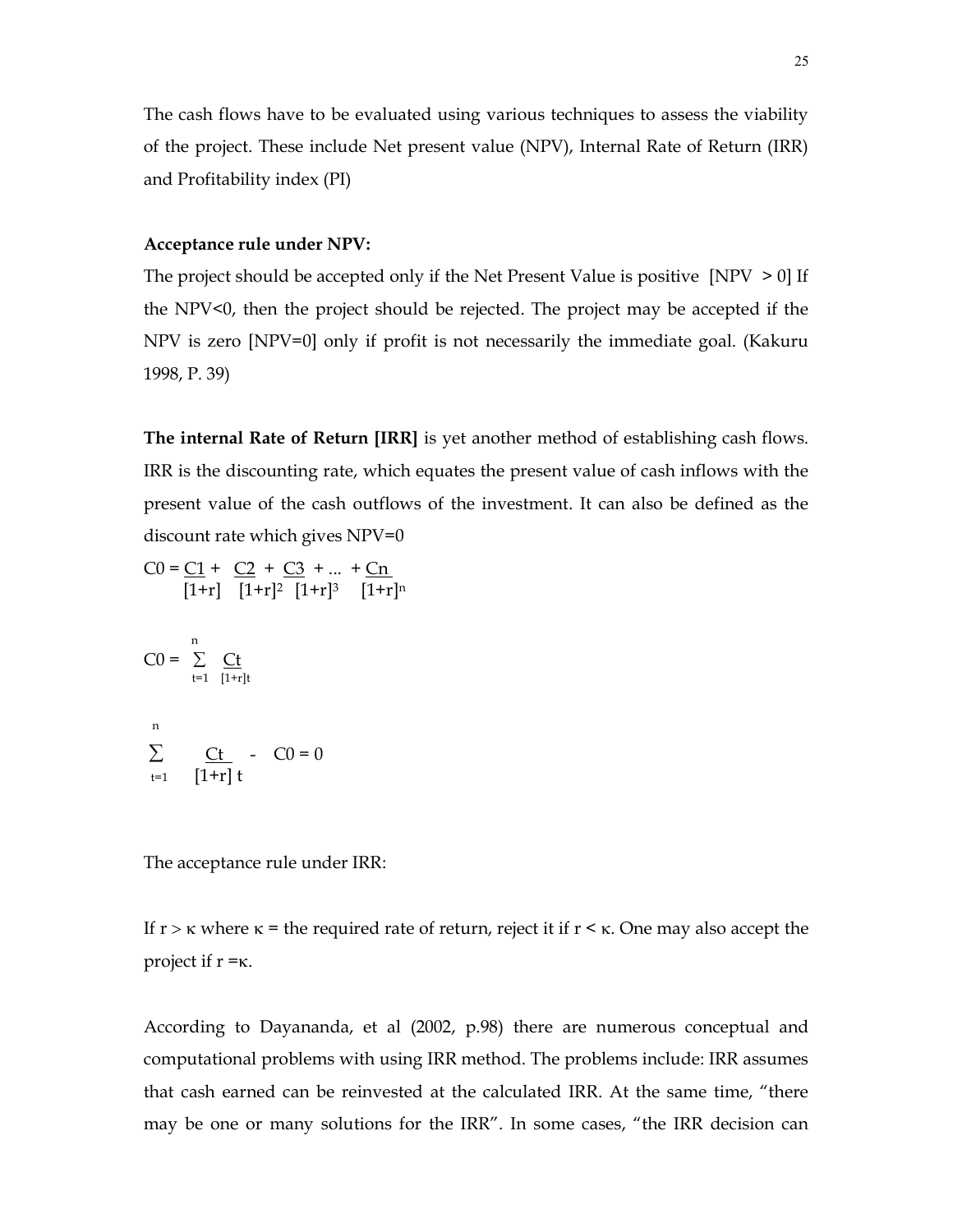conflict with the NPV decision for certain projects". According to Pandey (1995, p. 363), the IRR rule can give misleading and inconsistent results when the NPV of a project does not decline with discount rates. This is because the IRR gives accurate results only if NPV declines with discount rates. The method also falls short of the capacity to indicate a correct choice between mutually exclusive projects under certain situations. It does not take into account the time value of money.

Profitability index (PI) is yet another method discounting technique. It is defined as the ratio of the present value of cash flows at the required rate of return [k] to the initial cash flow of the investment.

PI = 
$$
\sum_{\frac{t=1}{t+1}} \frac{ct}{(1+k)t}
$$
 Where  $\kappa$  = Required rate of return and CO = initial outlay CO

Acceptance rule:

<sup>n</sup>

- Accept the project if  $PI > 1$
- Reject the project if  $PI < 1$
- May accept the project if  $PI = 1$

When the PI  $>1$ , the project has a positive net present value. When PI  $\leq 1$ , the project has negative net present value, and if  $PI=1$ , the project has  $NPV = 0$ . If the purpose of the project is not necessarily to increase the wealth of the project in the short run, then it can take on a project whose NPV=0. (Kakuru 1998 p. 43). In the case of Muzahuura Project, the goal is to increase the wealth of the shareholders. Hence, if NPV = 0 the project would not be undertaken.

#### Capital Structure And Cash Flows

For the purpose of Muzahuura Project, the method that has been used to determine its viability is that of Net Present Value (NPV). NPV method is one of calculating value of the project's cash flows, using the opportunity cost of capital as the discount rate, and establishing the net present value by subtracting the initial investment from the present value of cash flows, which include the present value of the terminal (salvage) value.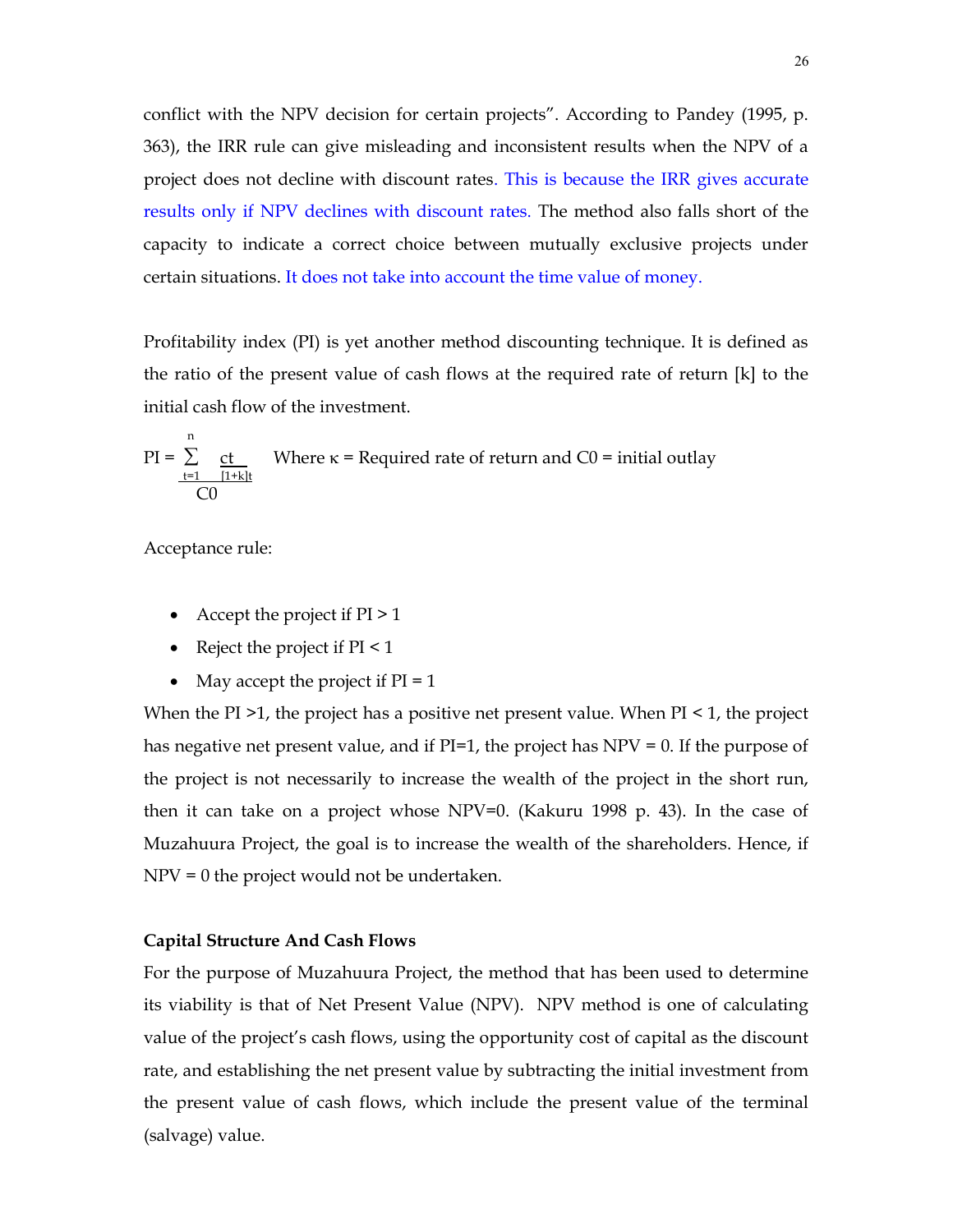NPV method was employed because it gives real values that show the real situation and hence supersedes the other two. For this reason, it is preferred. The NVP in this case is positive and therefore the project is viable.

## Terminal Cash Flows:

The salvage values constitute terminal cash flows and are an additional cash flow. Generally, the effects of the salvage values of existing and new assets may be summarized as follows:

a) Salvage value of a new asset, will increase cash inflow in the terminal year.

b) Salvage value of existing assets now, will reduce the initial cash outlay of the new asset.

c) Salvage value of the existing asset at the end of its normal life, will reduce the cash flow of the new investment of the terminal period.

Generally, the net cash flow will be impacted by the kind of capital structure adopted. For example from the flows aforementioned, two scenarios can be considered. One where there is debt financing and another where there is 100% equity financing.

#### Debt

When debt financing is incorporated in the financing decision, the cost of debt is the interest. Debt can be obtained at an interest rate of sixteen percent (16 %).

When debt financing is incorporated in the financing decision, the net flow is 3,266,241.

#### • Equity:

If Muzahuura Project were financed 100% by equity, the cash flow would be as shown in table 12 below: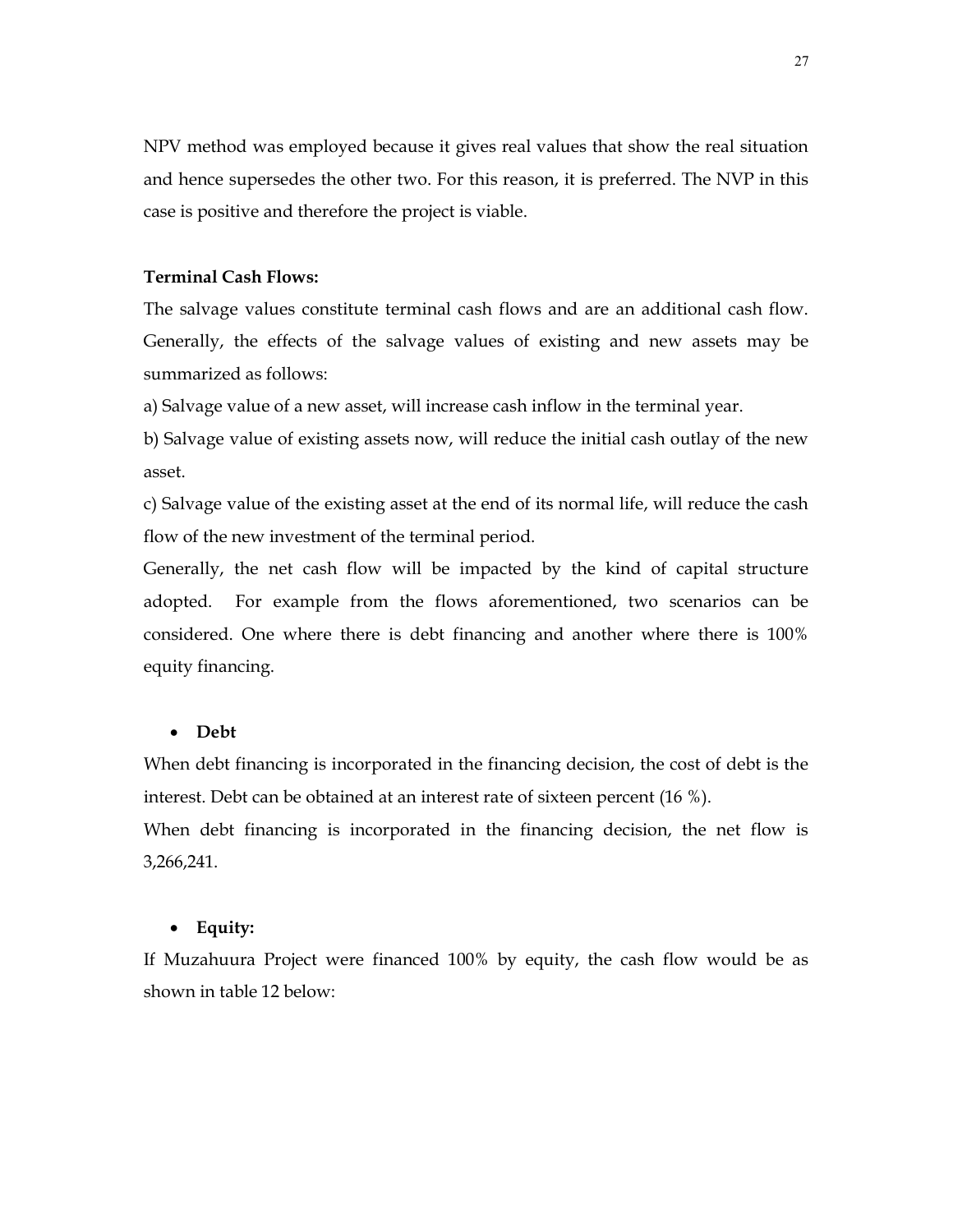# Table 12: Assuming 100% Equity Financing

|                  |               |            |              |                    | <b>DISCOUNTED</b> |
|------------------|---------------|------------|--------------|--------------------|-------------------|
| <b>YEAR</b>      | <b>EBT</b>    | TAX in $f$ | EAT in pound | € 724,242.         | <b>CASHFLOWS</b>  |
|                  |               |            |              | <b>DISCOUNTING</b> |                   |
|                  | in $\pounds$  |            |              | <b>FACTOR</b>      | €724,242          |
| $\pmb{0}$        |               |            |              | 20% 15 years       |                   |
| $\mathbf{1}$     | 790,515       | 237,155    | 553,361      |                    | 460,949           |
| $\mathbf 2$      | 872,901       | 261,870    | 611,030      | 0.83               | 424,055           |
| 3                | 962,614       | 288,784    | 673,830      | 0.69               | 390,147           |
| $\boldsymbol{4}$ | 1,060,277     | 318,083    | 742,194      | 0.58               | 357,737           |
| 5                | 1,193,887     | 358,166    | 835,721      | 0.48               | 335,960           |
| 6                | 1,342,266     | 402,680    | 939,586      | 0.40               | 314,761           |
| 7                | 1,541,020     | 462,306    | 1,078,714    | 0.34               | 300,961           |
| 8                | 1,766,061     | 529,818    | 1,236,243    | 0.28               | 288,045           |
| 9                | 2,020,742     | 606,223    | 1,414,520    | 0.23               | 274,417           |
| ${\bf 10}$       | 2,171,111     | 651,333    | 1,519,777    | 0.19               | 246,204           |
| 11               | 2,258,605     | 677,581    | 1,581,023    | 0.16               | 213,438           |
| 12               | 2,347,117     | 704,135    | 1,642,982    | 0.14               | 184,014           |
| 13               | 2,356,328     | 706,899    | 1,649,430    | 0.11               | 153,397           |
| 14               | 2,359,116     | 707,735    | 1,651,38     | 0.09               | 128,808           |
| 15               | 2,354,684     | 706,405    | 1,648,279    | 0.08               | 107,138           |
|                  |               |            |              | 0.07               |                   |
|                  | Salvage value |            | 1,515        | 0.07               | 98                |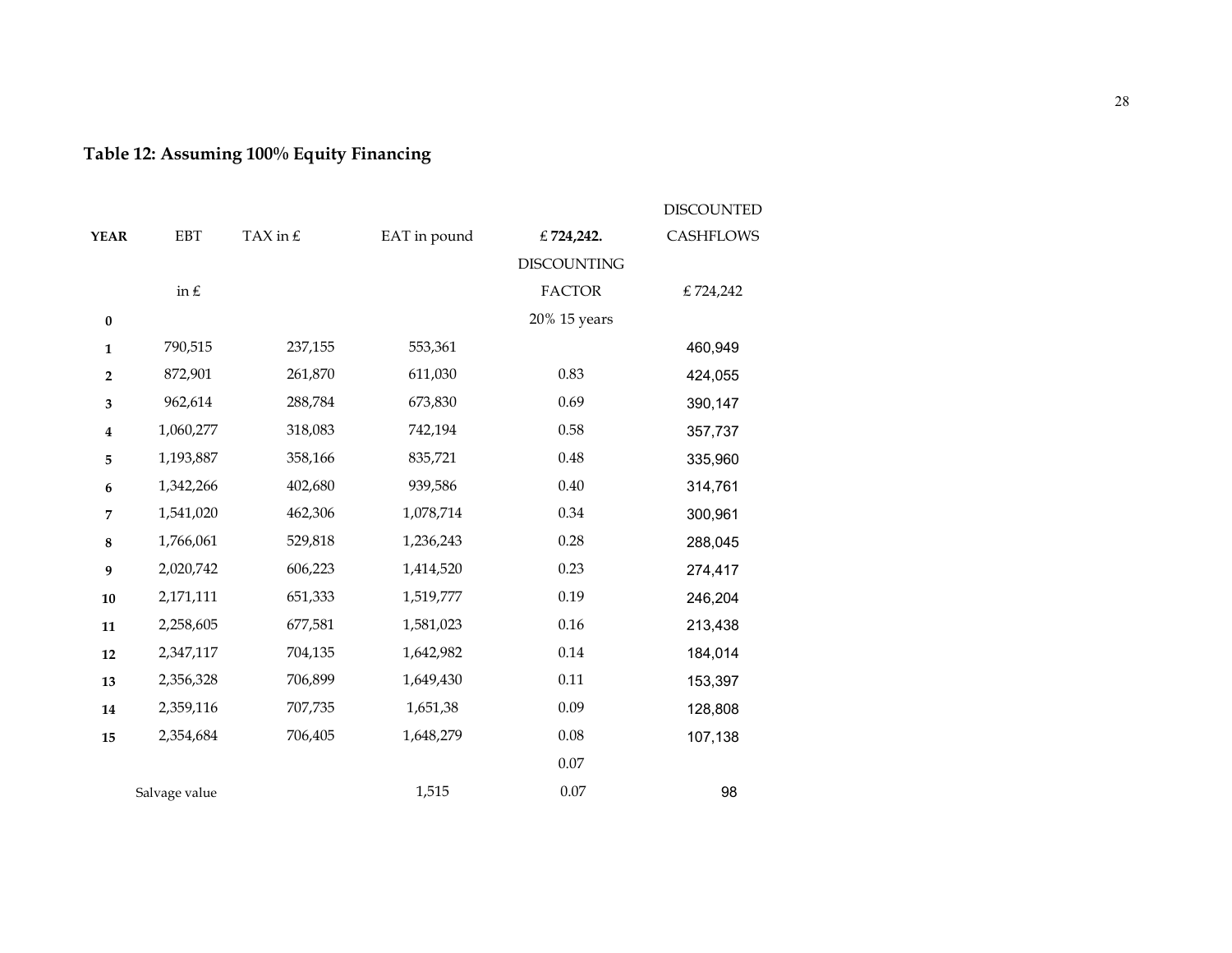| Totals     |                  |           |
|------------|------------------|-----------|
| Discounted |                  |           |
| cash flows |                  | 3,455,888 |
| Number of  | 7,242,424 at 100 |           |
| shares     | each             |           |

#### Totals 3455,888

29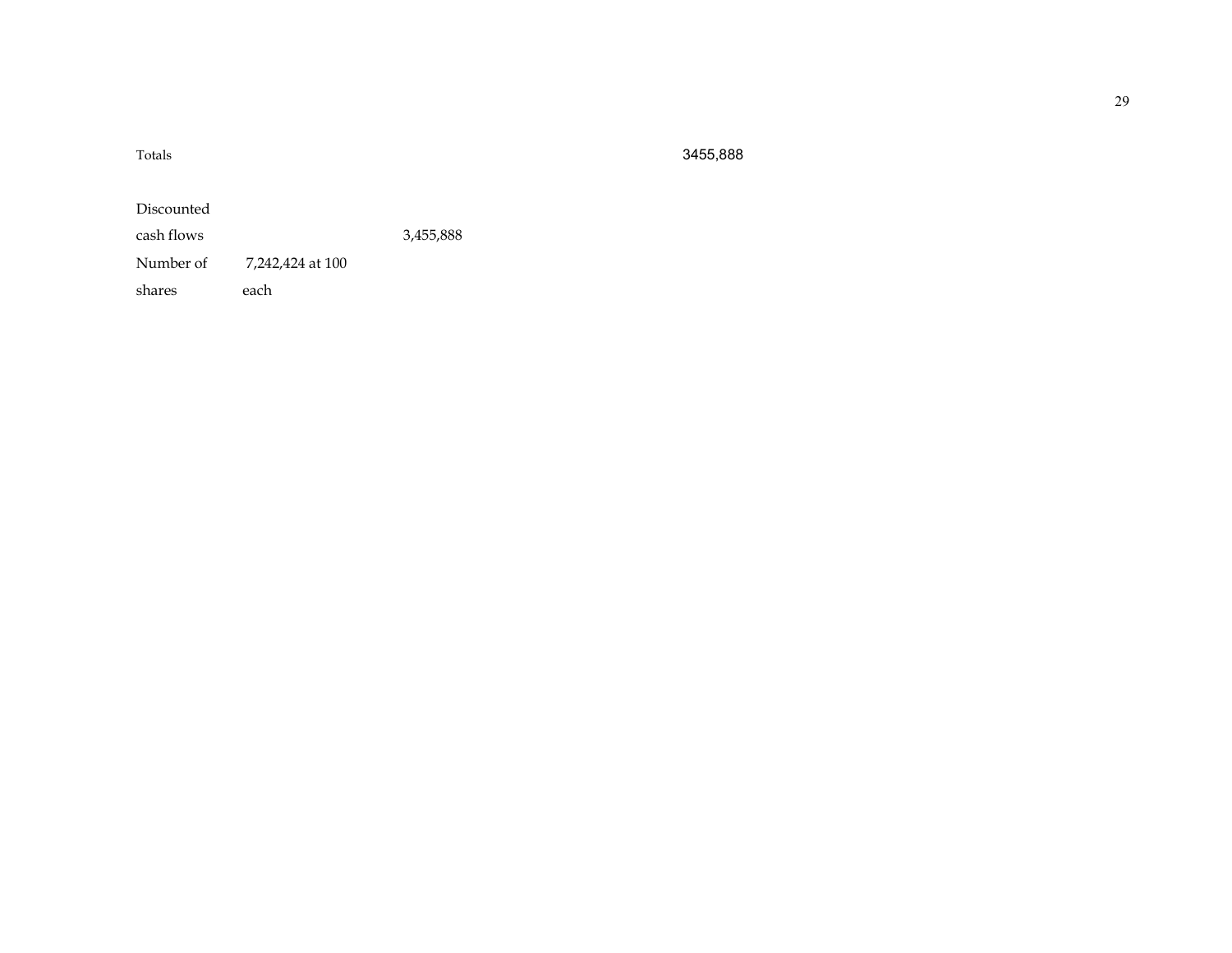The firm has a number of financing decision options at its disposal. These in the prevailing circumstances in Uganda are: Debt or equity financing or combining both sources depending on the most appropriate. "The mix of debt and equity is known as the firm's capital structure. The financial manager must strive to obtain the best mix or the optimum capital structure for his firm". (Pandey, 1995 p. 7).

In determining whether we shall choose one hundred percent equity financing or the percentage of debt financing to equity, we have considered the conditions on the ground. In Uganda like in many other countries, the maximum ratio of debt financing allowed by law is 50%.

#### Advantages And Disadvantages Of Both Debt And Equity:

There are advantages and disadvantages of the various mixes that literature provides. We have considered these as well. For example, we have studied the advantages and disadvantages of debt financing which are highlighted. The advantages of debt financing include the following:

- "Interest on debt is a tax-deductible expense, whereas equity and preference dividend are paid out of profit after tax.
- Debt financing does not result in dilution of control because debt holders … are not entitled to vote.
- Debt holders do not partake in the value created by the company as payments to them are limited to interest and principal.
- If there is a precipitous decline in the value of the firm, shareholders have the option of defaulting on debt obligations and turning over the firm to debt holders.
- Issue costs of debt are significantly lower than those on equity and preference capital.
- The burden of servicing debt is generally fixed in normal terms. Hence, debt provides protection against high-unanticipated inflation. " (Chandra, 2002, p. 549-550).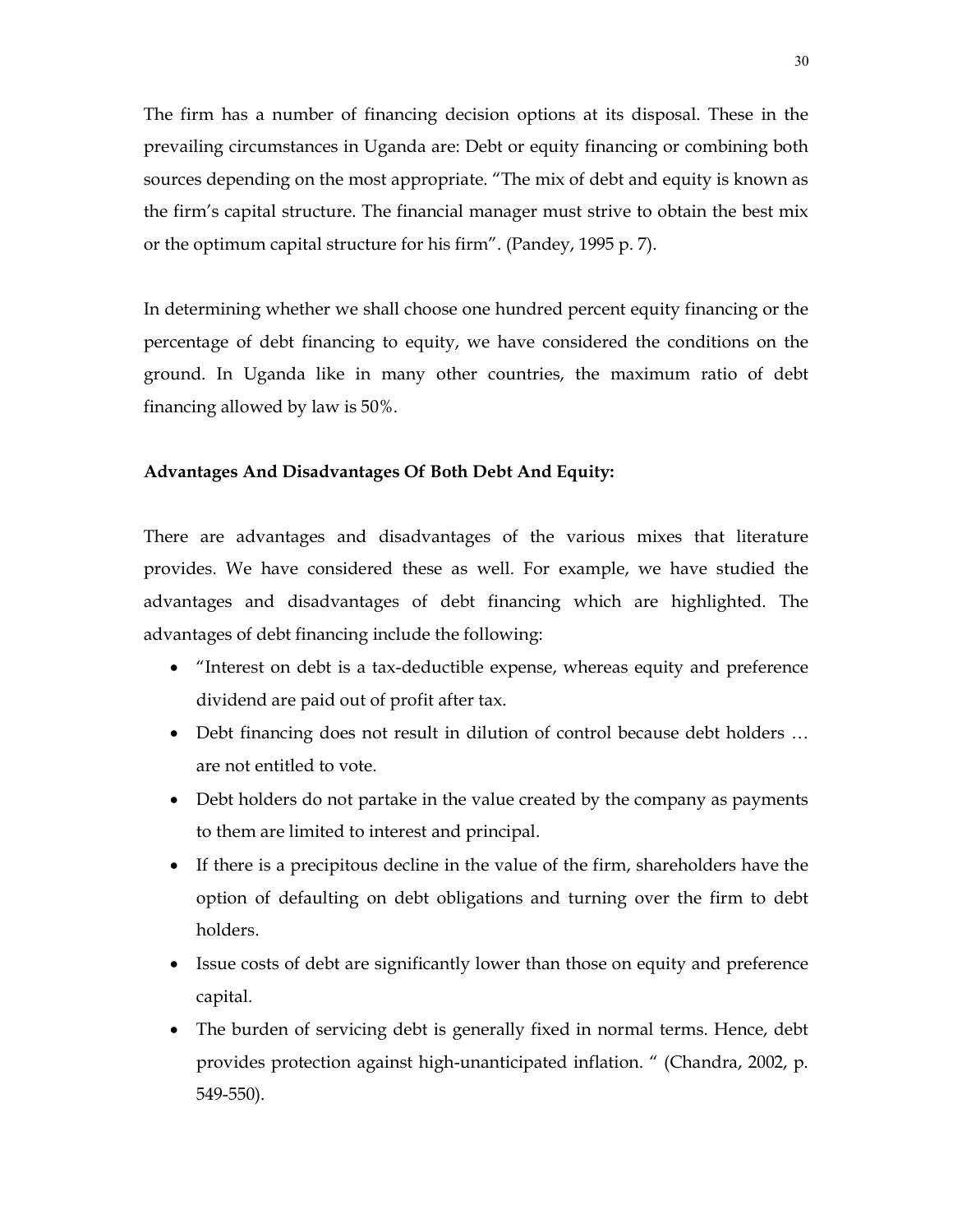At the same time, we note that the shareholders may not have the financial capacity to raise the amount required for the investment.

## Disadvantages Of Debt Financing:

Whereas debt financing has so many advantages, it also has some disadvantages. Chandra (2002, p. 550) gives a number of disadvantages of debt financing. These include the following:

- Debt financing entails fixed interest and principal repayment obligations. Failure to meet these commitments can cause a great deal of financial embarrassment and even lead to bankruptcy.
- Debt financing increases financial leverage, which … raises the cost of equity to the firm.
- Debt contracts impose restrictions that limit borrowing firm's financial and operating flexibility. These restrictions may impair the borrowing firm's ability to resort to value maximisation behaviour.
- If the rate of inflation turns out to be unexpectedly low, the real cost of debt will be greater, than expected.

## Advantages Of Equity Financing:

Equity financing 100 percent is the other option. However, it also has a number of advantages and disadvantages. We begin with advantages.

#### Advantages Of Equity Financing:

Chandra, (2002, P. 536) offers a number of advantages that relate to equity financing: They are as follows:

- There is no compulsion to pay dividends. If the firm has insufficiency, of cash, it can skip equity dividend without suffering any legal consequences.
- Equity capital has no maturity date and hence the firm has no obligation to redeem.
- Because equity capital provides a cushion to lenders, it enhances the creditworthiness of the company. In general, other things being equal, the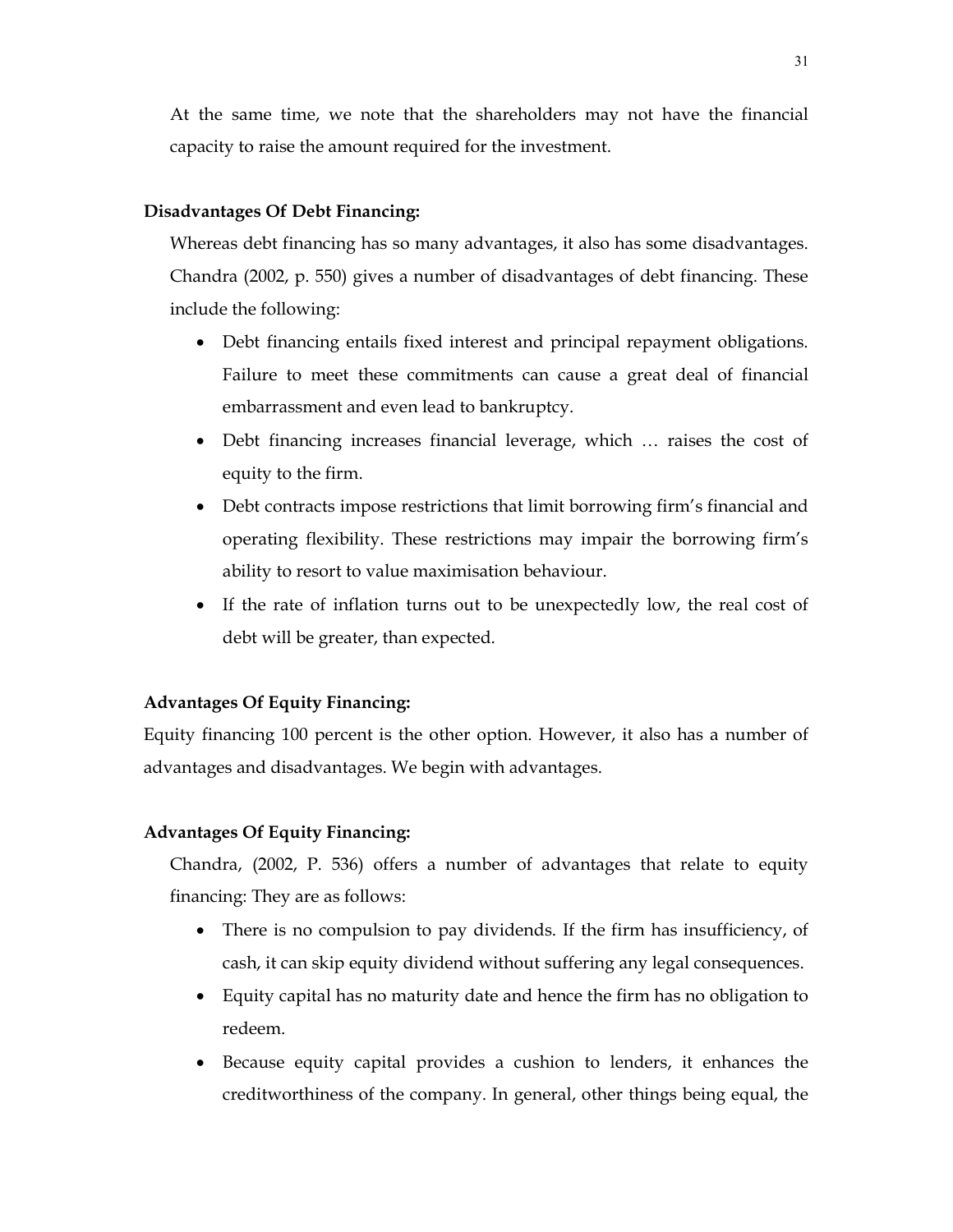larger the equity base, the greater, then ability of the firm to raise debt finance on favourable terms.

 Presently, equity dividends are tax-exempt in the hands of investors up to a certain extent.

# Disadvantages Of Equity:

Equity does not only have rosy advantages without disadvantages. Disadvantages of equity financing include the following:

- Sale of equity shares to outsiders dilutes the control of existing owners.
- The cost of equity capital is high, usually the highest. The rate of return required by equity shareholders is generally higher than the rate of return required by other investors
- Equity dividends are paid out of profit after tax, whereas interest payments are tax-deductible expenses. This makes the relative cost of equity more. Partially offsetting this disadvantage is the fact that equity dividends are taxexempt up to a certain extent, whereas interest income is taxable in the hands of the investors.
- The cost of issuing equity shares is generally higher than the cost of issuing other types of securities. Underwriting commission, brokerage costs, and other issue expenses are high for equity issues. (Chandra, 2002, p. 536)

Looking the various disadvantages of equity and those of debt, and also the financing condition given by commercial banks in Uganda of debt not exceeding 50%, it is only prudent to mix debt and equity by 50% each. This financing mix is incorporated in the cash flows generated for the project. Therefore, the 100% equity is neither possible nor desirable for this project given the explanation given above. Hence, the decision taken is to mix debt and equity in equal proportions as indicated in the computation below.

Below is the computation of Net annual cash flows for the proposed Muzahuura Project assuming fifty percent (50%) of capital is debt attracting sixteen percent (16 %):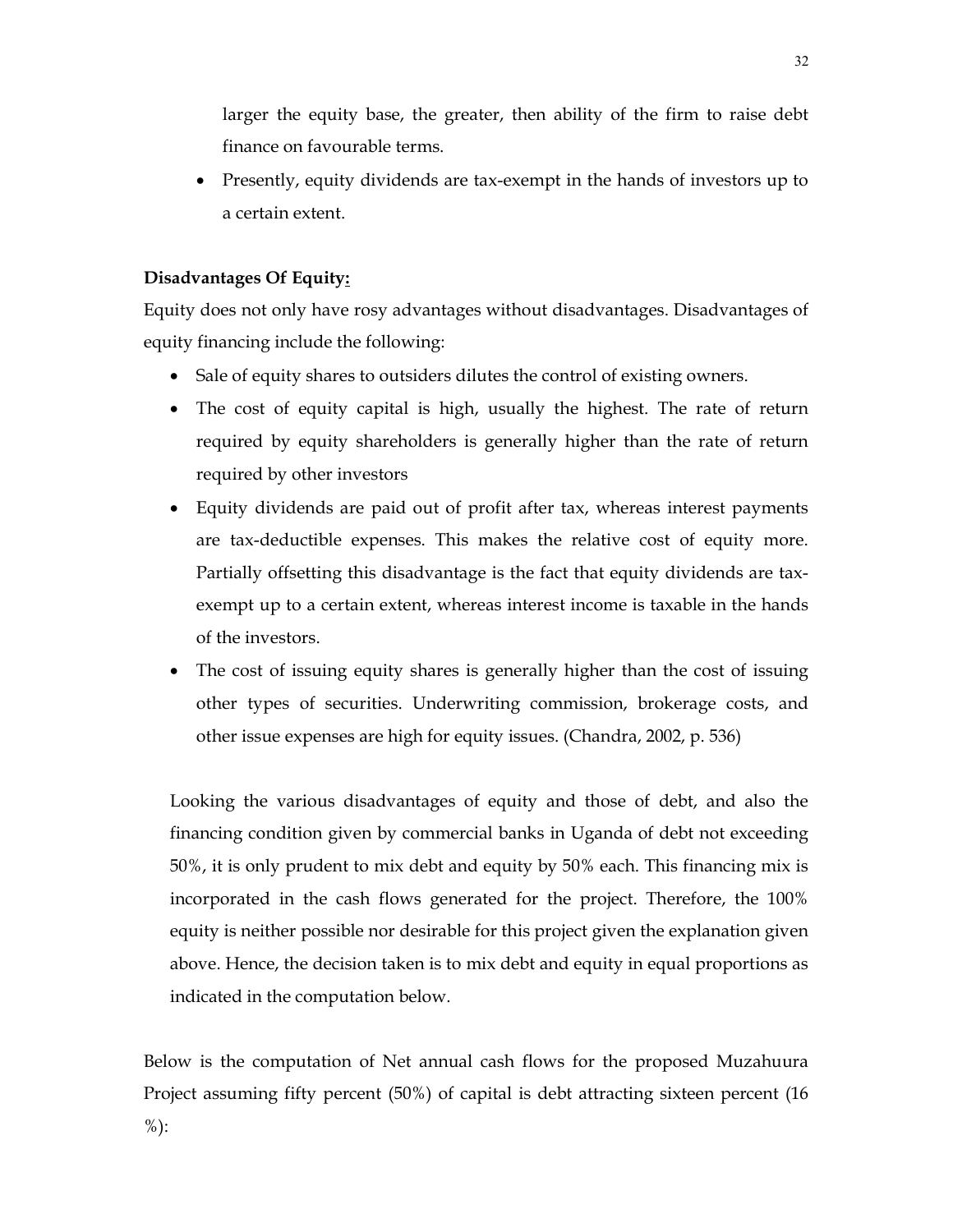|                  |            |                 |             |                                          |            | <b>DISCOUNTING</b> | <b>DISCOUNTED</b> |
|------------------|------------|-----------------|-------------|------------------------------------------|------------|--------------------|-------------------|
| <b>YEAR</b>      | EBIT $(E)$ | <b>INTEREST</b> | EBT $(f)$   | <b>TAX</b>                               | <b>EAT</b> | <b>FACTOR</b>      | <b>CASHFLOWS</b>  |
|                  |            | $\pounds$       |             | $\pmb{\mathop{\pmb{\epsilon}}\nolimits}$ |            | $20\%$ 15 years    |                   |
| $\bf{0}$         |            |                 |             |                                          |            |                    | $-724242$         |
| $\mathbf{1}$     | 790,515    | 57,939          | 732,576     | 219,773                                  | 512,803    | 0.83               | 427165            |
| $\overline{2}$   | 872,901    | 57,939          | 814,961     | 244,488                                  | 570,473    | 0.70               | 395908            |
| $\overline{3}$   | 962,614    | 57,939          | 904,674     | 271,402                                  | 633,272    | 0.58               | 366665            |
| $\boldsymbol{4}$ | 1,060,277  | 57,939          | 1,002,337   | 300,701                                  | 701,636    | 0.48               | 338189            |
| 5                | 1,193,887  | 57,939          | 1,135,948   | 340,784                                  | 795,163    | 0.40               | 319656            |
| 6                | 1,342,266  | 57,939          | 1,284,326   | 385,298                                  | 899,029    | 0.34               | 301175            |
| $\overline{7}$   | 1,541,020  | 57,939          | 1,483,081   | 444,924                                  | 1,038,157  | 0.28               | 289646            |
| 8                | 1,766,061  | 57,939          | 1,708,122   | 512,437                                  | 1,195,685  | 0.23               | 278595            |
| 9                | 2,020,742  | 57,939          | 1,962,803   | 588,841                                  | 1,373,962  | 0.19               | 266549            |
| 10               | 2,171,111  | 57,939          | 2,113,171.3 | 633,951                                  | 1,479,220  | 0.16               | 239634            |
| 11               | 2,258,605  | 57,939          | 2,200,665   | 660,200                                  | 1,540,466  | 0.14               | 207963            |
| 12               | 2,347,117  | 57,939          | 2,289,177   | 686,753                                  | 1,602,424  | 0.11               | 179471            |

Table 13: Assuming mix of 50% debt and 50% equity financing: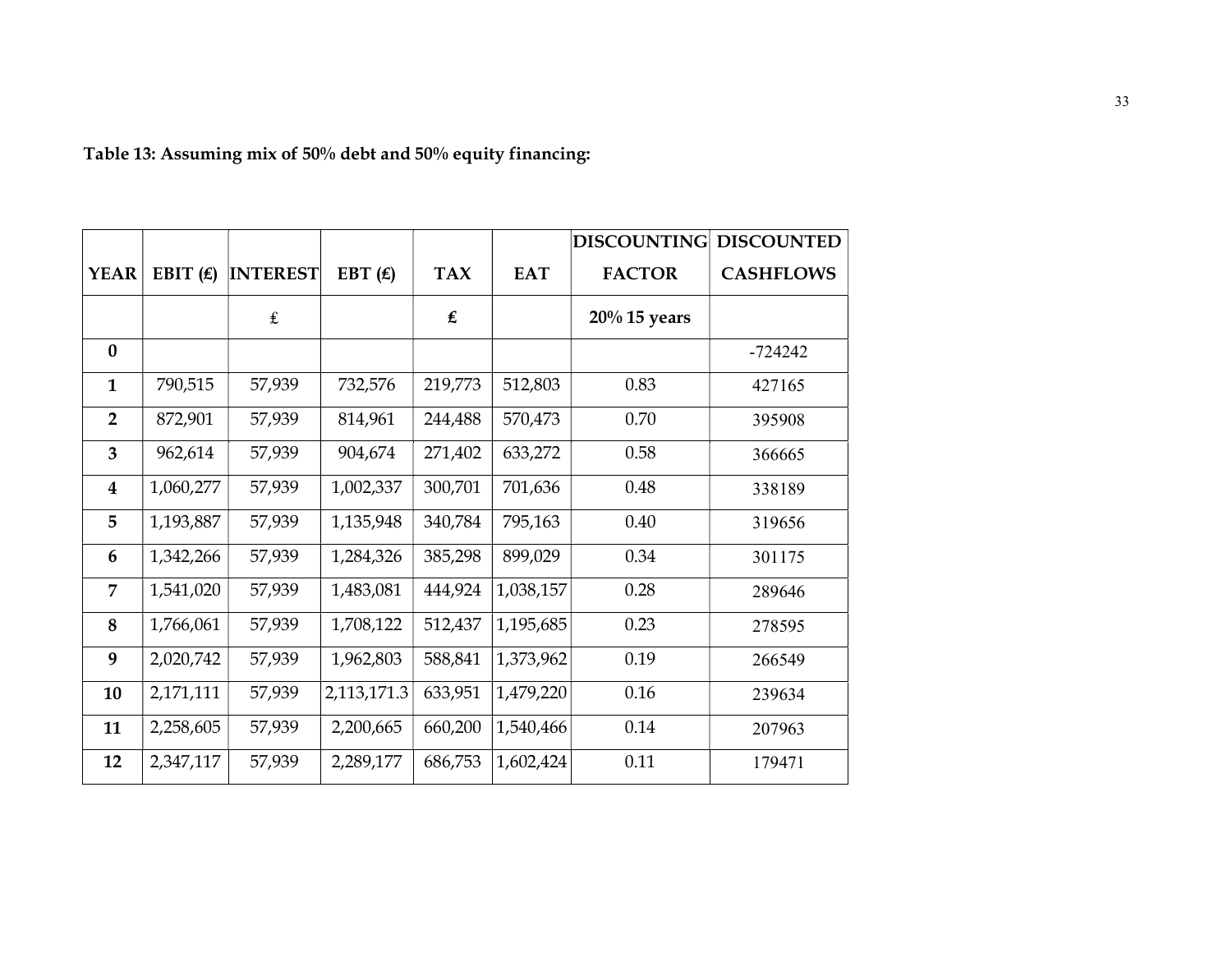| 13 | 2,356,328        | 57,939 | 2,298,389             | 689,517 | 1,608,872            | 0.09 | 149625    |
|----|------------------|--------|-----------------------|---------|----------------------|------|-----------|
|    |                  |        |                       |         | 690,352.9 1,610,823. |      |           |
| 14 | 2,359,116        | 57,939 | 2,301,177             | 5       | 55                   | 0.08 | 125644    |
|    |                  |        |                       |         | 1,607,720.           |      |           |
| 15 | 2,354,684        | 57,939 | 2,296,744             | 689,023 | 89                   | 0.07 | 104502    |
|    |                  |        |                       |         |                      |      |           |
|    |                  |        |                       |         | 1,515                | 0.07 | 98        |
|    |                  |        |                       |         |                      |      | 3266241   |
|    |                  |        |                       |         |                      |      |           |
|    | Discounted Cash  |        |                       |         |                      |      |           |
|    | flows            |        |                       |         |                      |      | 3,266,241 |
|    | Number of shares |        | 36,212,12 at 100 each |         |                      |      |           |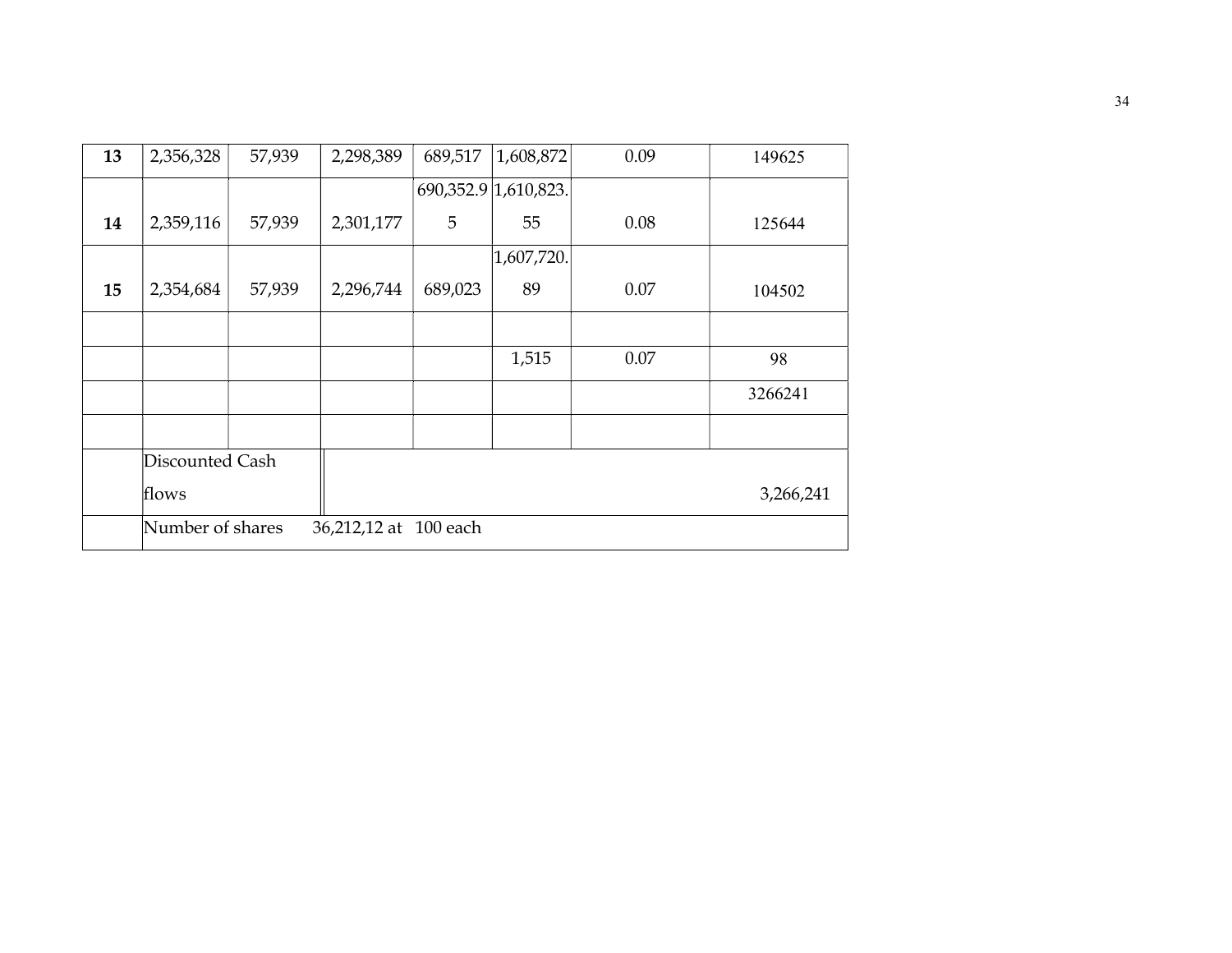The net present value (NPV) calculated is greater than zero indicating that the project is viable and should be accepted.

#### Incorporating The Risks:

By definition, "the term 'risk' is generally used to mean exposure to the chance of an injury or loss. In finance, the term is used in general to refer to the chance of receiving less than was expected." (Danayanda, p. 115). It is in the general sense that it is used in this paper. In business projects, there are two most discussed principal sources of risk. According to (2002, p. 526) the two are business risk and financial risk. Business risk relates to the variability of profit before interest and taxes. The factors that influence this kind of risk include:

- Demand variability: Other factors being equal, the higher the variability of demand for the products, the higher its business risk.
- Price variability: A firm which is exposed to a higher degree of volatility for the process of its products is, in general, characterised by a higher degree of business risk in comparison with similar firms which are exposed to a lesser degree of volatility for the prices of its products.
- Proportion of fixed costs, if fixed costs represent a substantial proportion of total costs, other factors being equal, business risk is likely to be high because when fixed costs are high, profit before interest and tax (PBIT) is more sensitive to variations in demand.

On the other hand, there is the financial risk, which represents the risk emanating from financial leverage. "When a firm employs a high proportion of debt in its capital structure, … it carries a high burden of fixed financial commitment. Equity shareholders, who have a residual interest in the income and wealth of the firm, are naturally exposed to the risk arising from such fixed commitments." (Chandra 2002, p. 26).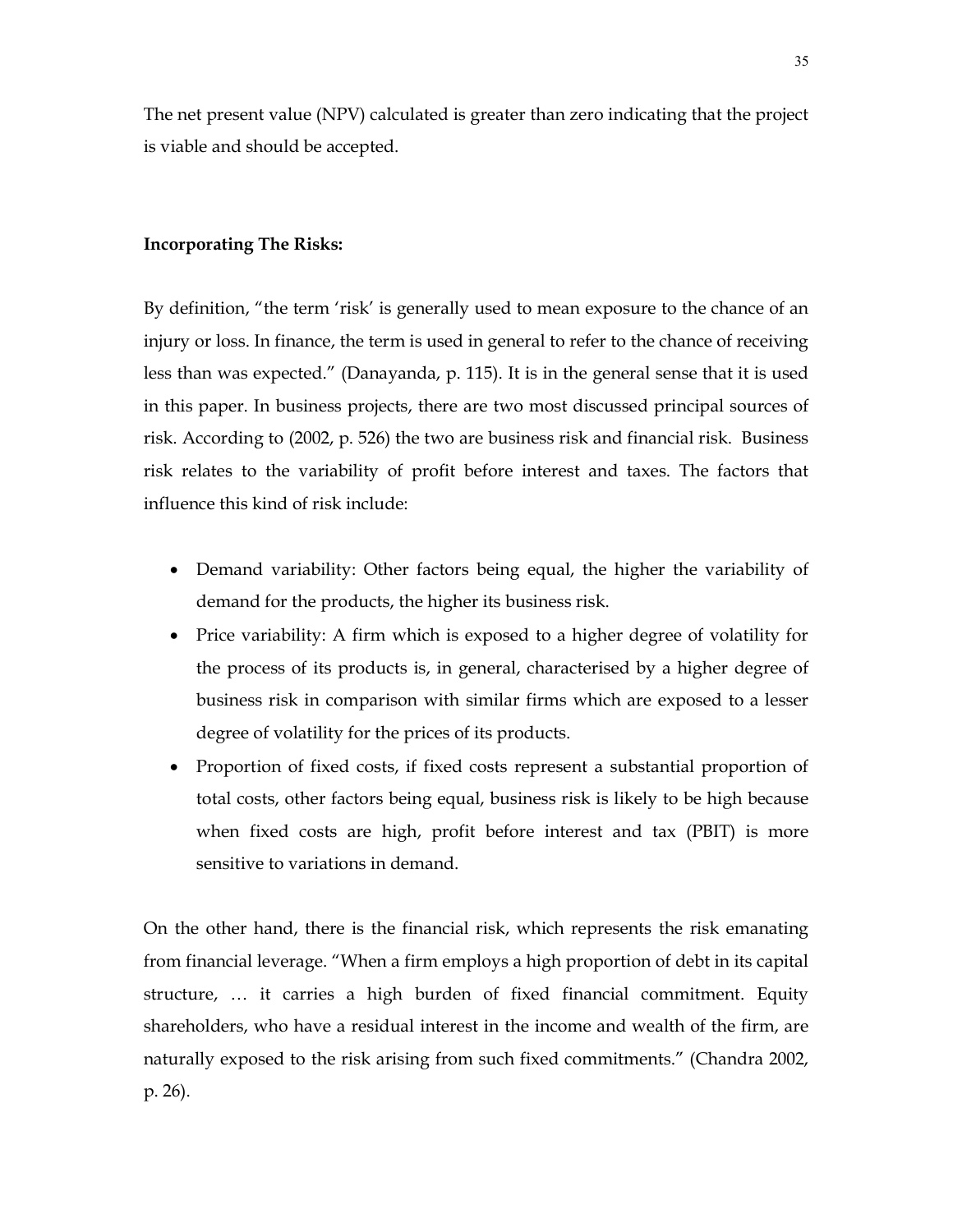Hence, in determining the cash flows and decision that the project will generate profits, both the financial and business risks must be incorporated.

In the case of Muzahuura Project, the following are the likely causes of business risk: Drought, Excessive rainfall, power germination rates, insufficient labour, low seed quality all of which can affect the oil yield. Exogenous interferences such as pests eg birds, diseases, inappropriate soil type, interference by rain, which may also affect the supply. At the same time, conversion of stocks to personal use, spillage, contaminations, off speck product (Chemical standard may be below the expected level), transport problems, below expected yield level (yield variance) can affect levels of production.

In order to be certain that the project in question is actually viable, these risks must be incorporated when calculating the cash flows. It is imperative that the risks are adjusted and in-built within the project to ensure that whatever the case, there is certainty that the project will not fail. Hence, it is worthwhile establishing how to incorporate the risk.

There are three major ways of incorporating risks. These include; the Certainty Equivalent Technique (CE). "This technique incorporates risk in cash flows by adjusting them to a minimum level which is regarded as certain and hence risk free. The certainty equivalent factor is determined for each cash flow with the factor ranging from 0 to 1" (Kakuru, 1998, p. 56.)

The three steps used in determining the certainty equivalent involve the following: a) Determining the certainty equivalent factor associated with each possible risky cash flow.

b) Multiplying the certainty equivalent factor into the possible risky cash flow to determine the risk free cash flow.

c) Discounting the risk free cash flow using the risk-free rate of return to obtain the present value of the cash flow and later summing them to obtain the net present value. (Ibid, p. 57.)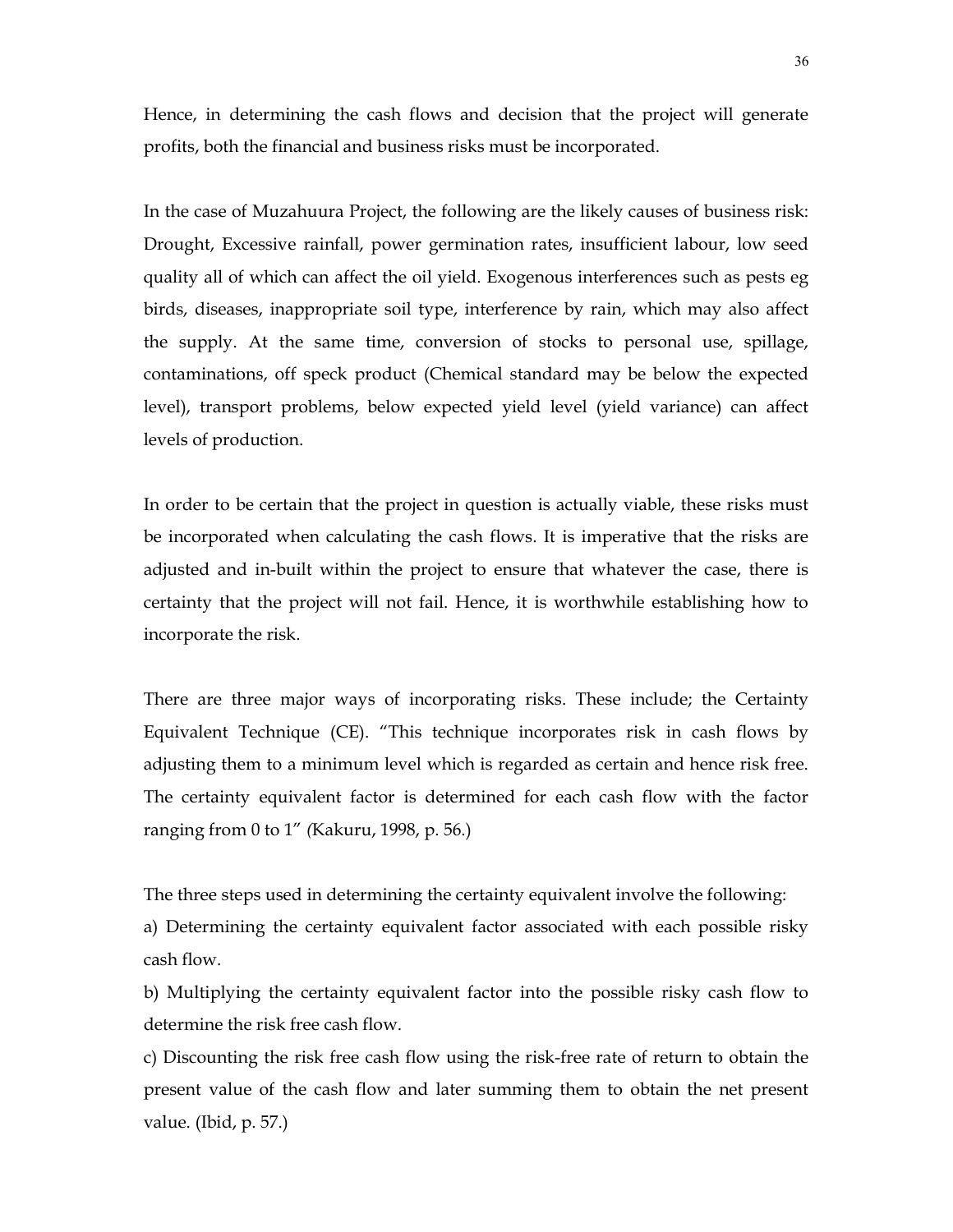The other methods of incorporating risk in cash flow computation include the following:

a) The risk-adjusted discount rate technique; which adjusts the rate of return at which cash flows are discounted to their present worth. This technique "calls for adjusting the discount rate to reflect project risk". The risk discounted rate is given as:

 $r_k = I + n + d_k$  where  $r_k =$  risk adjusted discount rate for project k

i = risk free rate of interest

n = adjustment for the firm's normal risk

 $d_k$  = adjustment for the differential risk of project k

According to literature, this is a popular method of adjusting risk because it is simple to employ and convenient. However, it has deficiencies which include, but are not limited to the following: i) it is difficult to estimate  $d_k$  consistently and as a result, it is often estimated in ad hoc and arbitrary ways; ii) it assumes that risk increases with time at a constant rate which may not be the case in the real world. These two conditions render it unreliable.

b) Sensitivity analysis, which puts into consideration the fact that several variables ultimately affect the final cash flows realized from an investment.

It is worthy noting that the incorporation of risk depends on subjective factors and therefore depends on the attitude of the person computing it. If a person is a risk seeker, he will tend to over estimate. On the other hand, if the individual is a risk averse, he will underestimate, hence causing the investment to appear as if it is not viable. It is therefore necessary to study the situation under which the individual computed the risk and what factors were put under consideration.

Sensitivity analysis has three major strengths which are: compelling the decision maker to identify the variables which affect the cash flow forecasts which helps one understand the project investment in totality. Secondly, it indicates the critical variables for which additional information may be obtained leading to actions, which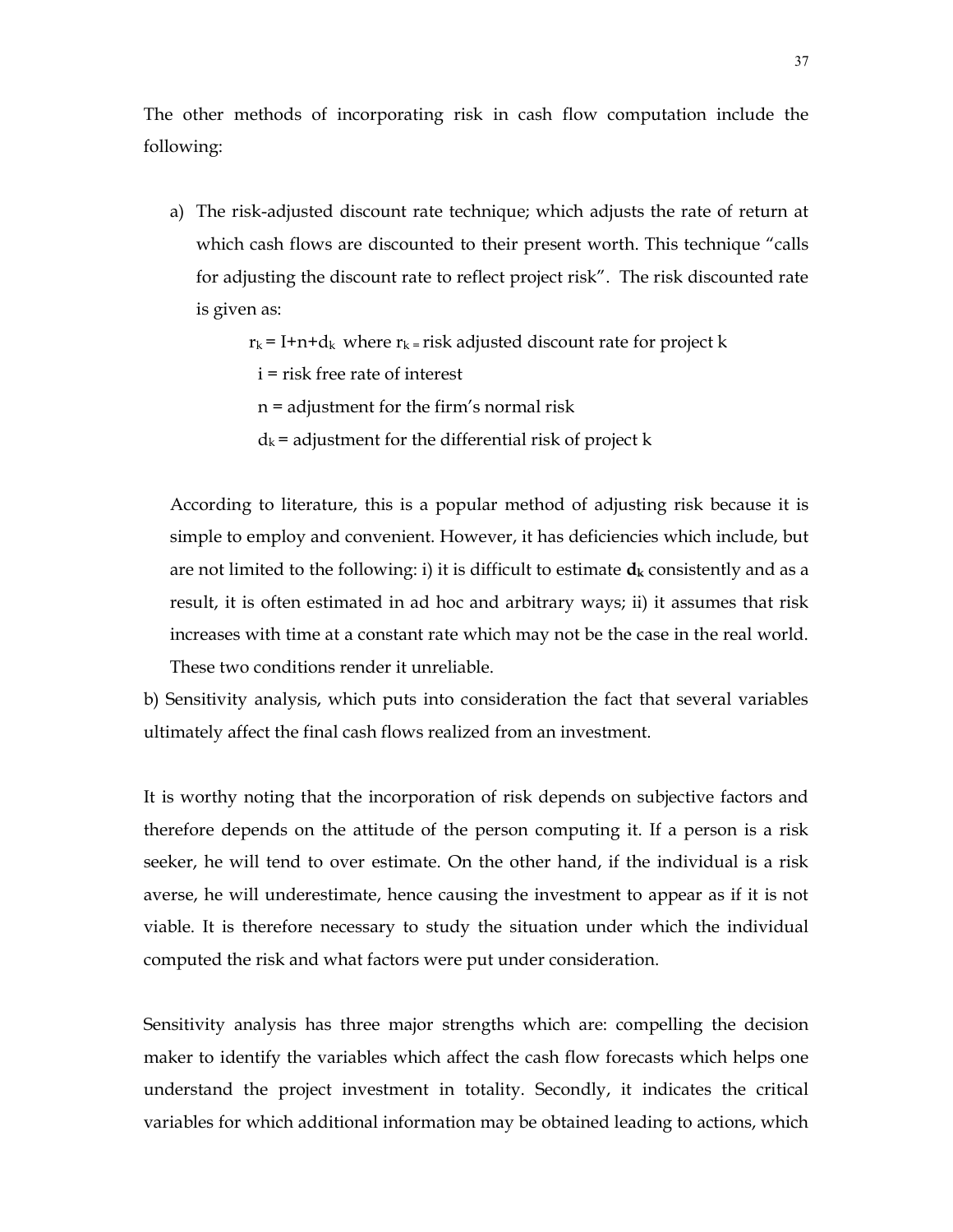may help in strengthening the weak area. And, it helps in exposing inappropriate forecasts hence guides the decision maker to concentrate on relevant variables.

However, it also has serious limitations which include: failure to provide clear cut results as it relies on optimism and pessimism which could mean different things to different people in the same organisation. The range of values suggested may be inconsistent. It also fails to focus on the interrelationship between variables such as sale volume, which may be related to price, and cost. In such a case, a price cut may lead to high sales and low operating cost. (Pandy, P. 526)

It is these weaknesses inherent in the risk-adjusted discount rate technique and Sensitivity analysis that gave rise to the employment of the Certainty Equivalent technique. According to Chandra, (2002, P. 322) the certainty equivalent method is conceptually superior to the risk adjusted discount rate method because it does not assume that risk increase with time at a consistent rate. Each year's certainty equivalent coefficient is based on the level of risk characterising its cash flow…"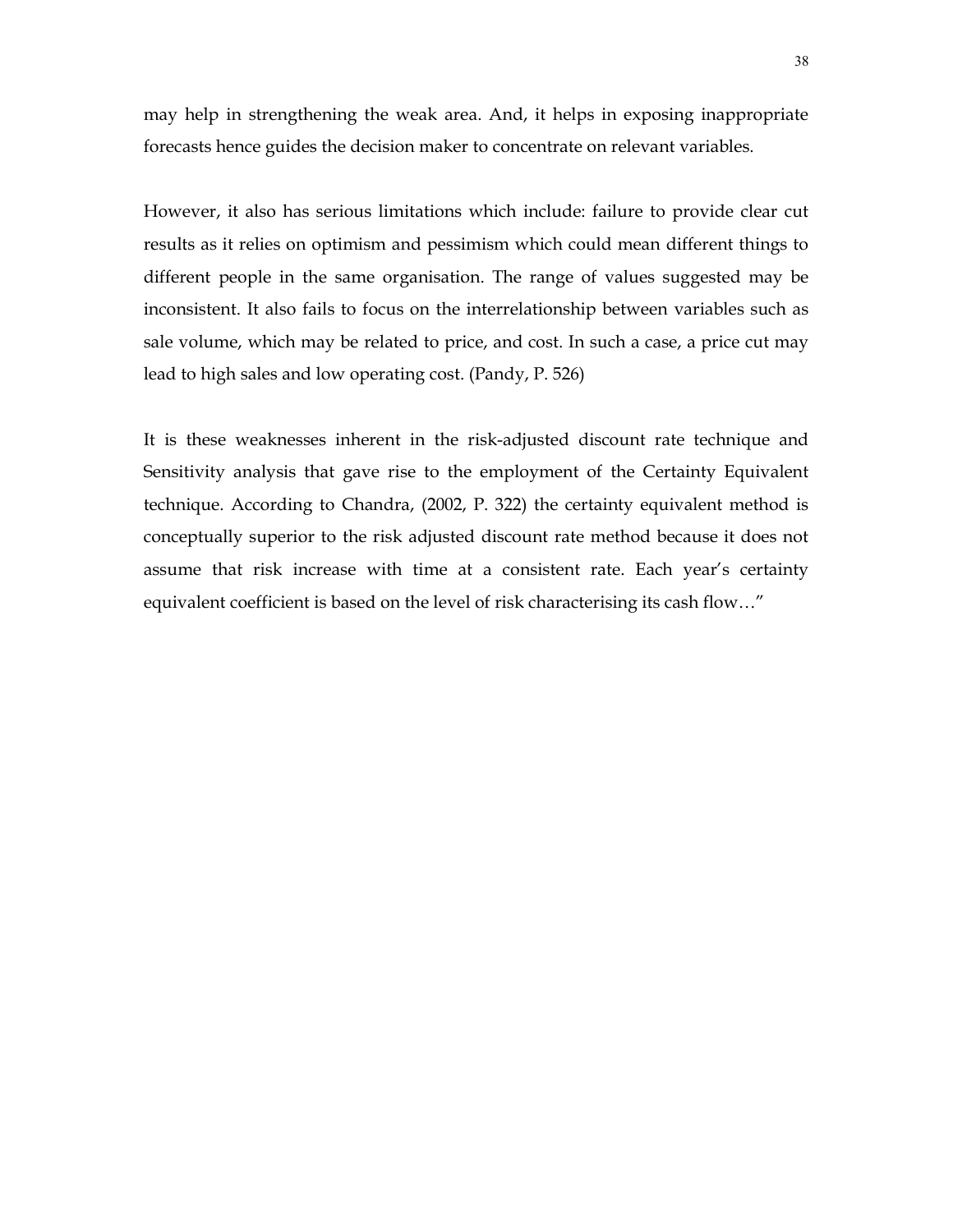|                         |                       |                 |            |            |           |               | DISCOUNTING DISCOUNTED |
|-------------------------|-----------------------|-----------------|------------|------------|-----------|---------------|------------------------|
| Year                    | <b>EBIT</b>           | <b>INTEREST</b> | <b>EBT</b> | <b>TAX</b> | EAT       | <b>FACTOR</b> | <b>CASH FLOWS</b>      |
| $\pmb{0}$               |                       |                 |            |            |           |               | $-724242$              |
| $\mathbf{1}$            | 790,515               | 57,939          | 732,576    | 219,773    | 512,803   | 0.83          | 427164                 |
| $\overline{\mathbf{2}}$ | 872,901               | 57,939          | 814,961    | 244,488    | 570,473   | 0.69          | 395908                 |
| 3                       | 962,614               | 57,939          | 904,674    | 271,402    | 633,272   | 0.58          | 366665                 |
| $\overline{\mathbf{4}}$ | 1,060,277             | 57,939          | 1,002,338  | 300,701    | 701,636   | 0.48          | 338189                 |
| 5                       | 1,193,887             | 57,939          | 1,135,948  | 340,784    | 795,163   | 0.4           | 319656                 |
| 6                       | 1,342,266             | 57,939          | 1,284,326  | 385,298    | 899,029   | 0.34          | 301175                 |
| 7                       | 1,541,020             | 57,939          | 1,483,081  | 444,924    | 1,038,157 | 0.279         | 289646                 |
| $\bf 8$                 | 1,766,061             | 57,939          | 1,708,122  | 512,437    | 1,195,685 | 0.23          | 278595                 |
| 9                       | 2,020,742             | 57,939          | 1,962,803  | 588,841    | 1,373,962 | 0.19          | 266549                 |
| 10                      | 2,171,111             | 57,939          | 2,113,171  | 633,951    | 1,479,220 | $0.16\,$      | 239634                 |
| 11                      | 2,258,605             | 57,939          | 2,200,665  | 660,200    | 1,540,466 | $0.14\,$      | 207963                 |
| 12                      | 2,347,117             | 57,939          | 2,289,177  | 686,753    | 1,602,424 | 0.11          | 179471                 |
| 13                      | 2,356,328             | 57,939          | 2,298,389  | 689,517    | 1,608,872 | 0.09          | 149625                 |
| 14                      | 2,359,116             | 57,939          | 2,301,177  | 690,353    | 1,610,824 | 0.08          | 125644                 |
| 15                      | 2,354,684             | 57,939          | 2,296,744  | 689,023    | 1,607,721 | $0.07\,$      | 104502                 |
|                         |                       |                 |            |            |           |               |                        |
|                         | Salvage               |                 |            |            |           |               |                        |
|                         | value                 |                 |            |            | 1,515     | $0.07\,$      | 98                     |
|                         | Discounted cash flows |                 |            |            |           |               |                        |
|                         |                       |                 |            |            |           |               | 3,266,241.00           |

Table 14: Cash flows before adjusting risk:

#### Cash Flows After Incorporation Of Risk:

Even after risk incorporation, the cash flows remained so good that the project continued to appear viable. Certainty equivalent coefficient in this case was estimated to be between 0.85 and 1. This estimation was based on the guidance given by Dayananda et al (2002, p. 127) to the effect that "The certainty equivalent coefficient … ranges from 0 to 1". Chandra (2002, p. 322) asserts that, "the value of the certainty equivalent coefficient usually ranges between 0.5 and 1". The tabulated cash flows after risk incorporation are presented hereunder in table 15.

Table 15: Cash flows NPV after incorporating risk: (Risk Adjusted Cash Flows)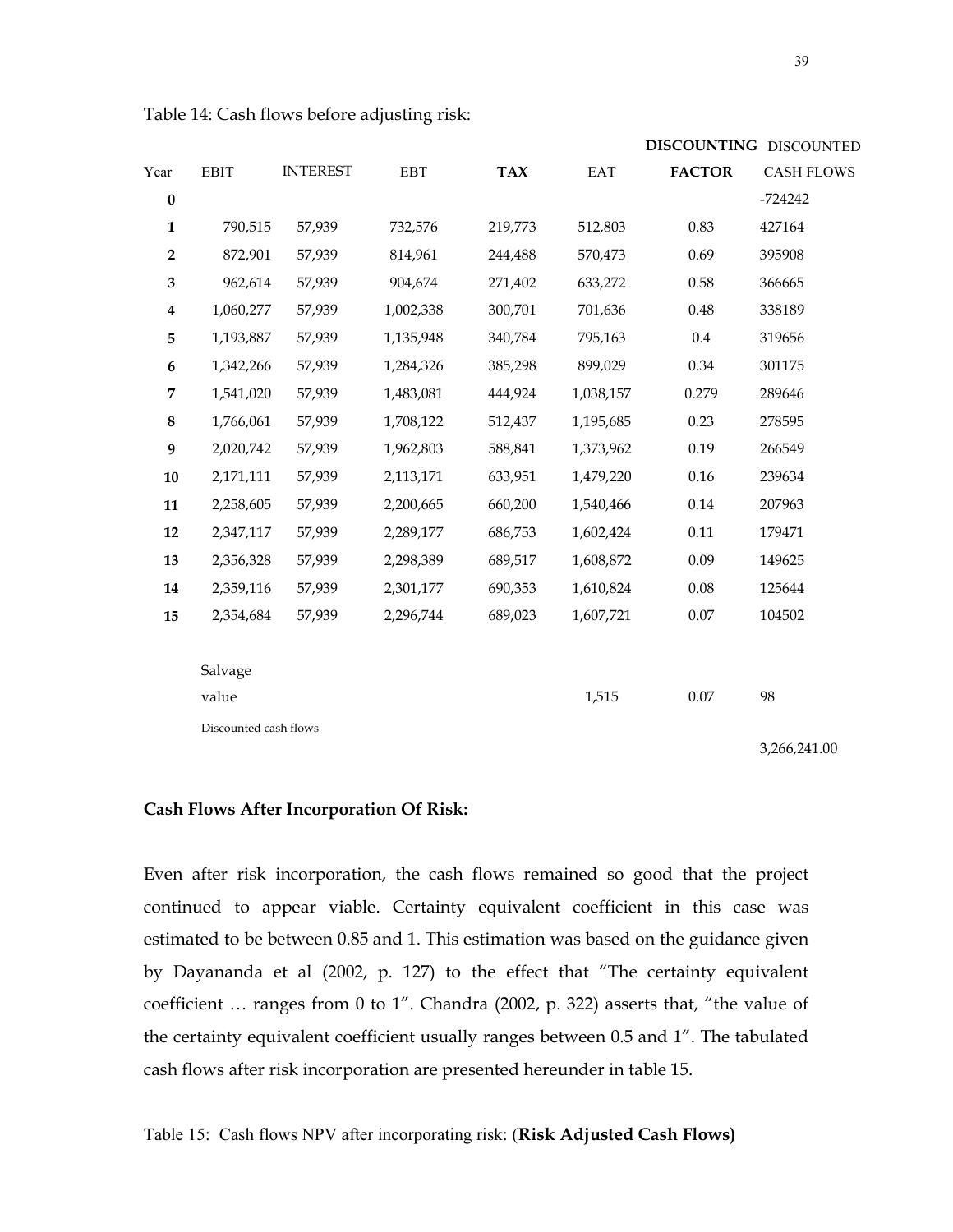|                  |                | Certainty    | Risk adjusted |                        | Discounted |
|------------------|----------------|--------------|---------------|------------------------|------------|
|                  |                | equivalent   | cash flows    | DISCOUNTING cash flows |            |
| <b>YEAR</b>      | <b>EAT</b>     | coefficient  |               | FACTOR                 | (NPV)      |
|                  | $(\textbf{f})$ |              |               | 20% 15 years           |            |
| $\bf{0}$         |                |              |               |                        |            |
| $\mathbf{1}$     | 553,361        | $\mathbf{1}$ | 553,361       | 0.83                   | 460,949    |
| $\overline{2}$   | 611,030        | 0.99         | 604,920       | 0.69                   | 419,815    |
| 3                | 673,830        | 0.98         | 660,354       | 0.58                   | 382,344    |
| $\boldsymbol{4}$ | 742,194        | 0.97         | 719,928       | 0.48                   | 347,005    |
| 5                | 835,721        | 0.96         | 802,292       | 0.40                   | 322,521    |
| 6                | 939,586        | 0.95         | 892,607       | 0.34                   | 299,023    |
| 7                | 1,078,714      | 0.94         | 1,013,991     | 0.28                   | 282,904    |
| 8                | 1,236,243      | 0.93         | 1,149,706     | 0.23                   | 267,882    |
| 9                | 1,414,519      | 0.92         | 1,301,358     | 0.19                   | 252,463    |
| 10               | 1,519,777      | 0.91         | 1,382,997     | 0.16                   | 224,046    |
| 11               | 1,581,023      | 0.9          | 1,422,921     | 0.14                   | 192,094    |
| 12               | 1,642,982      | 0.89         | 1,462,254     | 0.11                   | 163,772    |
| 13               | 1,649,430      | 0.88         | 1,451,498     | 0.09                   | 134,989    |
| 14               | 1,651,381      | 0.87         | 1,436,702     | 0.08                   | 112,063    |
| 15               | 1,649,794      | 0.85         | 1,402,325     | 0.07                   | 91,151     |
|                  |                |              |               |                        |            |

In incorporating risk, we employed the Certainty Equivalent (CE) method, which according to Dayananda et al, (2002) p. 126, "certainty equivalent is an alternative approach to incorporating risk into project analysis incorporates risk into the analysis by adjusting the expected cash flows rather than the discount rate.

In the case of Muzahuura Project, whereas the NPV before incorporation of risk as calculated was 3,266. The NPV after incorporation of risk has reduced to 2,607,555. Therefore, the cash flows as indicated in the computation above even after incorporation of risk indicate that the project is actually viable since NPV>0 and therefore positive.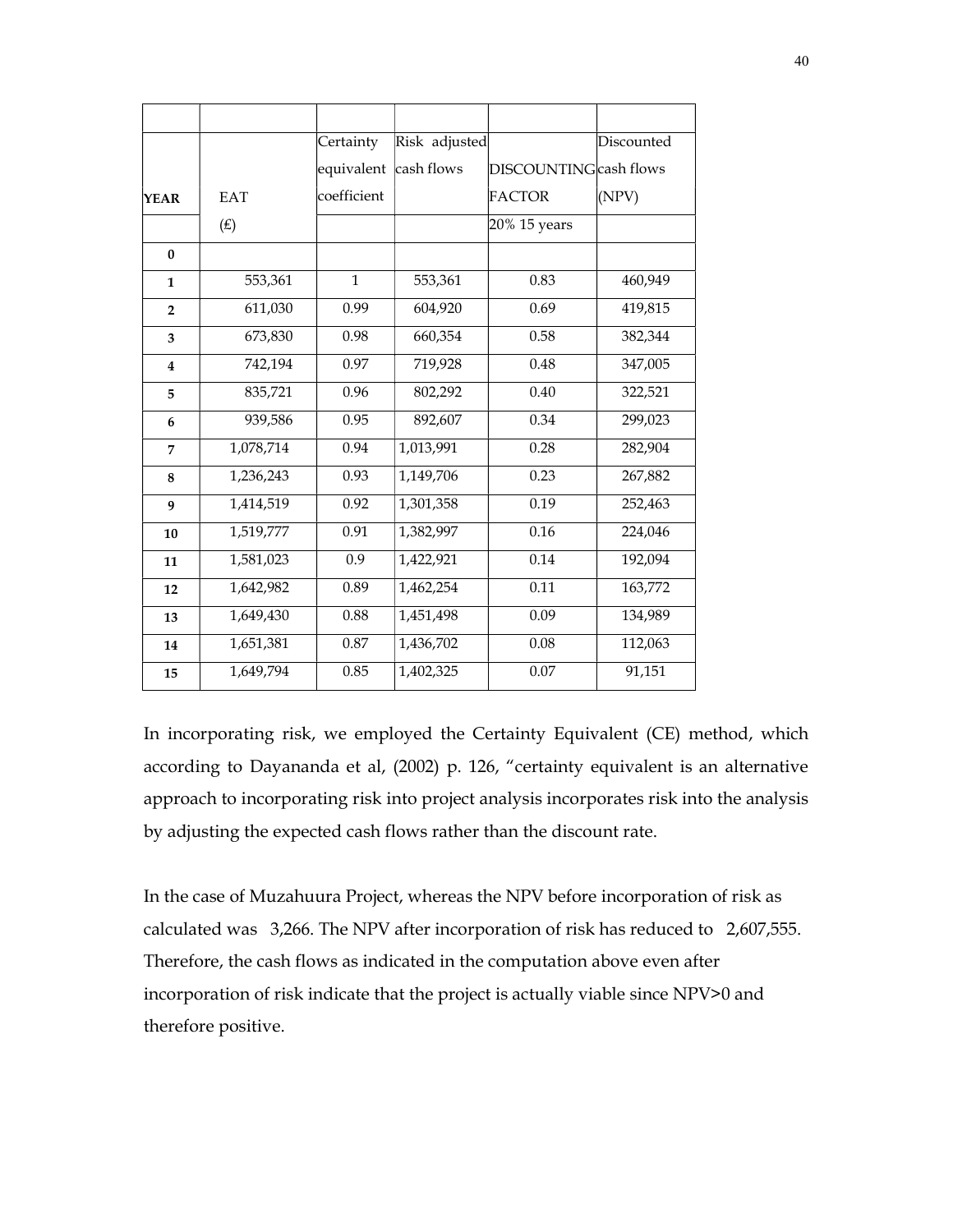#### Environmental Impact Assessment

In recent times, environmental concerns have assumed a great significance in the analysis and development of projects. It is therefore important for me to make the environmental impact assessment of the project in question especially that it has a likelihood of generating some possible pollutants. According to Chandra (2002) p. 12, questions relating to environmental impact must be answered such as: "what is the likely damage caused by the project to the environment?" What is the cost of restoration measures required to ensure that the damage to the environment is contained within acceptable limits?"

We also note that in Uganda, there is no option but to carry out environmental impact assessment before putting any industrial establishment as a legal requirement. These conditions are highlighted in detail in the "Statutory instruments supplement No. 8: The Environmental impact assessment regulations, 1998". In making the environmental impact assessment report, one must include the following: 1) Ecological consideration: the following must be properly considered:

a) Biological consideration; which include: Effect of proposal on number, diversity, breeding habits … of wild animals and vegetation; Gene pool of domesticated plants and animals such as monoculture as opposed to wild types.

b) Sustainable use, which involves highlighting: Effects of proposal on soil fertility, Breeding population of fish and game, Natural generation of woodland and sustainable yield and Wetland resource degeneration or wise use of wetlands

c) Ecosystem maintenance including: Effect of proposal on food chains, Nutrient cycles; Aquifer recharge, water run-off rates; Areal extent of habitats and fragile ecosystems.

2. Social consideration including:

Effects of proposal on generation or reduction of employment in the area; Social cohesion or disruption; Effect on human health; Immigration or emigration; Communication – roads opened up, closed, re-routed; Local economy; Effects on culture and objects on cultural value.

3. Landscape including: Views opened up or close, Visual impacts; Compatibility with surrounding area, and Amenity opened up or closed.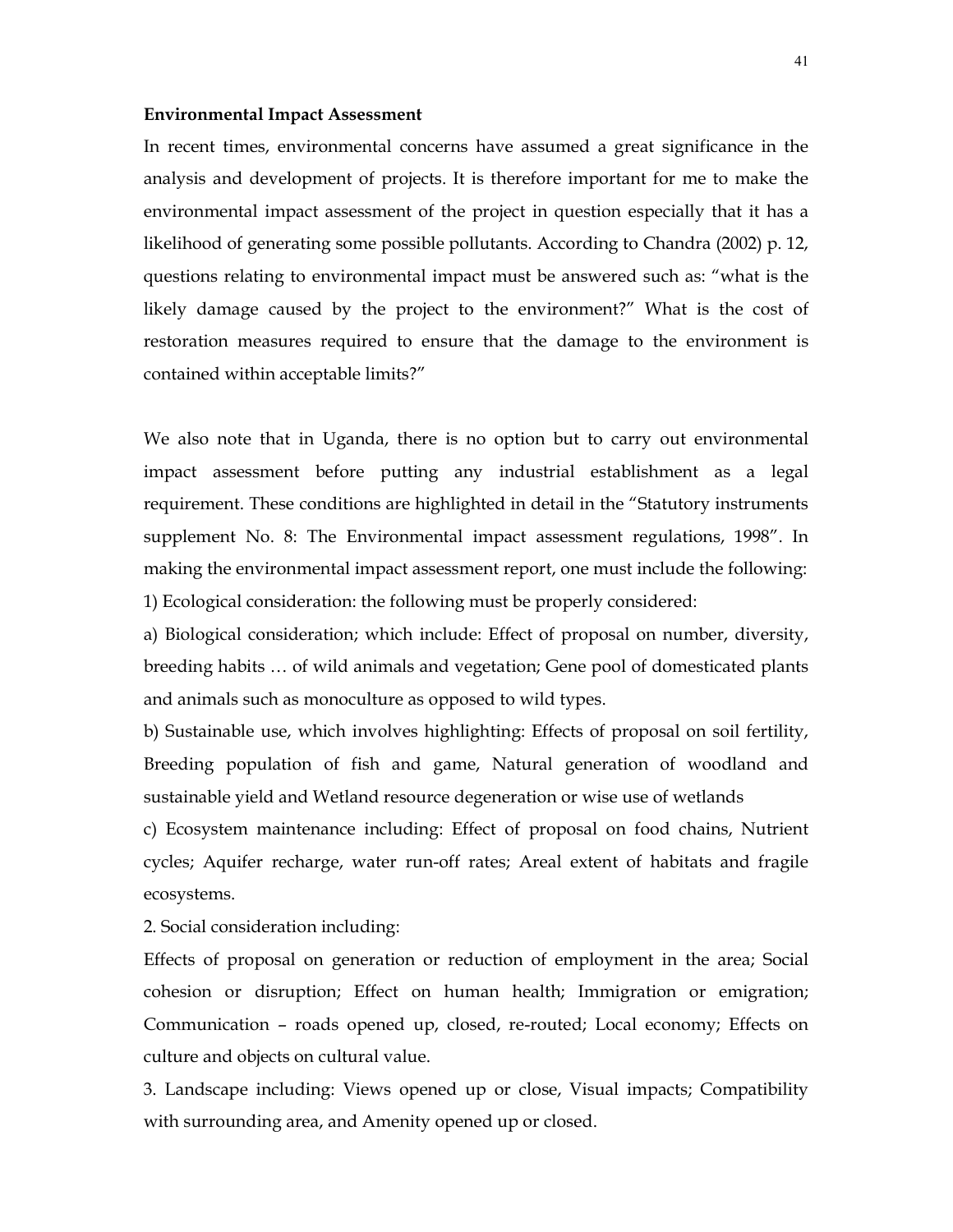4. Effects of proposal on current land uses and land use potential in the project area possibility of multiple use effects of proposal on surrounding land uses and land use potentials.

#### Conclusion:

Muzahuura, Project, is proposed project based in Kitgum District in Northern Uganda. Its cash flows were derived from imagined situations and indicated that it is indeed viable.

The method employed in determining its cash flows was the NPV method. The reason for the preference of NPV is its characteristic of being a true measure of an investment's profitability. It provides the most acceptable investment rule. It makes a net contribution to the firm in absolute terms. (Van Horn, 2002, p. 152) Using the acceptance criteria, it can be concluded that since the NPV of the project is positive, it should be accepted. Hence, the project is viable and can be undertaken.

The computation of cash flows indicated that Muzahuura project is viable. Hence, by the end of the projected period, it will have generated returns to the shareholders. The financing of the project will be by both equity and debt in equal amounts.

The financing of Muzahuura Project will be by mixing debt and equity in equal proportions of 50% each. The decision of the mix was reached at by looking at the prevailing funding conditions in Uganda and the inability of the shareholders to raise all the required initial capital.

The incorporation of risk on the other hand was done using certainty equivalent, a technique which incorporates risk in cash flows by adjusting them to a minimum level which is regarded as certain and hence risk free. The certainty equivalent factor is determined for each cash flow with the factor ranging from 0 to 1.